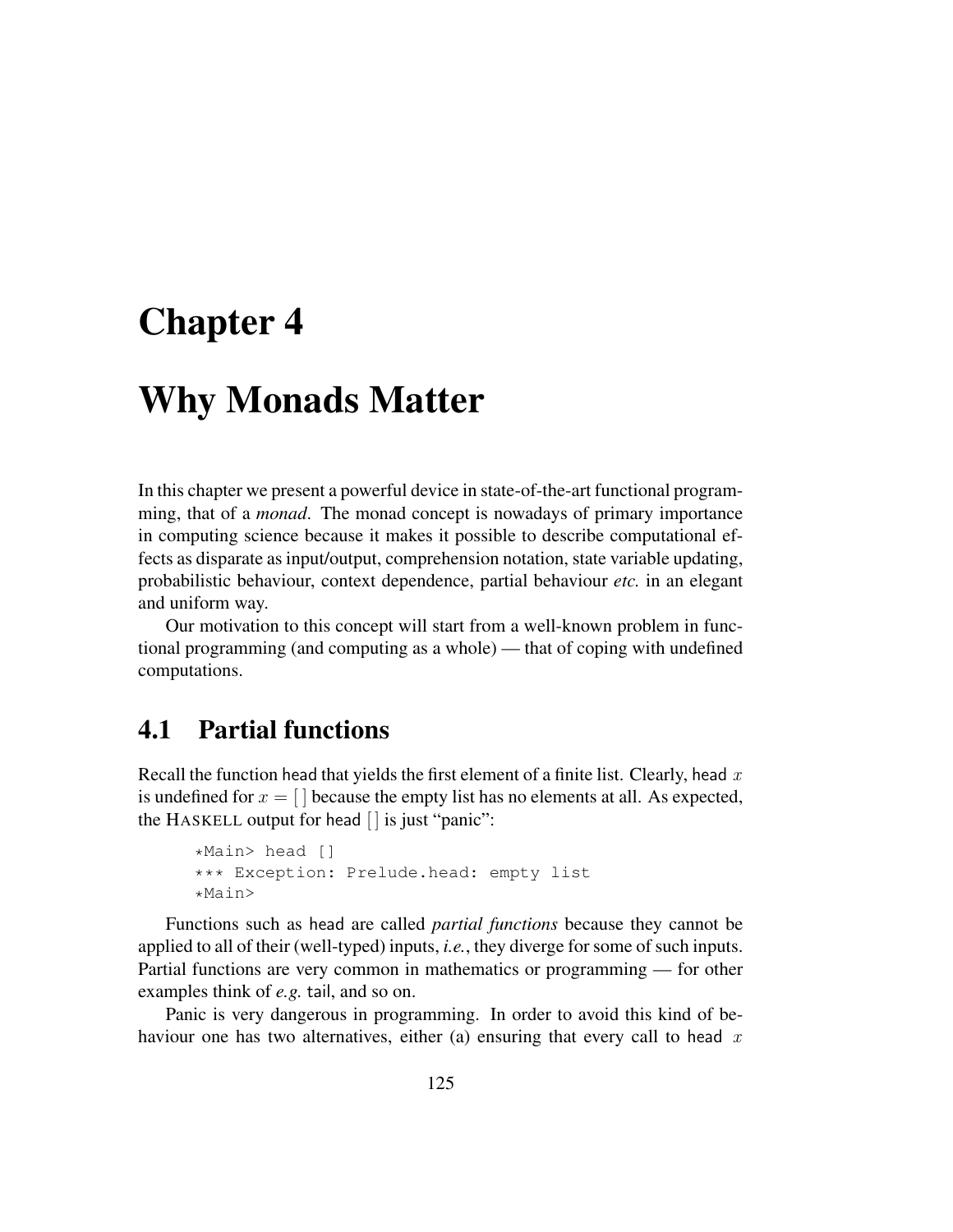is *protected* — *i.e.*, the contexts which wrap up such calls ensure *pre-condition*  $x \neq [ ]$ , or (b) *raising* exceptions, *i.e.* explicit error values, as above. In the former case, mathematical proofs need to be carried out in order to ensure *safety* (that is, *pre-condition* compliance). The overall effect is that of *restricting* the domain of the partial function. In the latter case one goes the other way round, by *extending* the co-domain (vulg. range) of the function so that it accommodates exceptional outputs. In this way one might define, in HASKELL:

data  $ExtVal a = Ok a | Error$ 

and then define the "extended" version of head:

```
exthead :: [a] \rightarrow ExtVal aexthead [ ] = Errorexthead x = Ok (head x)
```
Note that *ExtVal* is a *parametric* type which extends an arbitrary data type a with its (polymorphic) exception (or error value). It turns out that, in HASKELL,  $ExtVal$  is redundant because such a parametric type already exists and is called Maybe:

data *Maybe a* = Nothing | Just *a* 

Clearly, the isomorphisms hold:

ExtVal  $A \cong$  Maybe  $A \cong 1 + A$ 

So, we might have written the more standard code

 $exthead :: [a] \rightarrow Maybe a$  $exthead$   $|$  = Nothing exthead  $x =$  Just (head x)

In abstract terms, both alternatives coincide, since one may regard as *partial* every function of type

 $1 + A \stackrel{g}{\longleftarrow} B$ 

for some A and  $B<sup>1</sup>$ .

<sup>&</sup>lt;sup>1</sup>In conventional programming, every function delivering a *pointer* as result — as in *e.g.* the C programming language — can be regarded as one of these functions.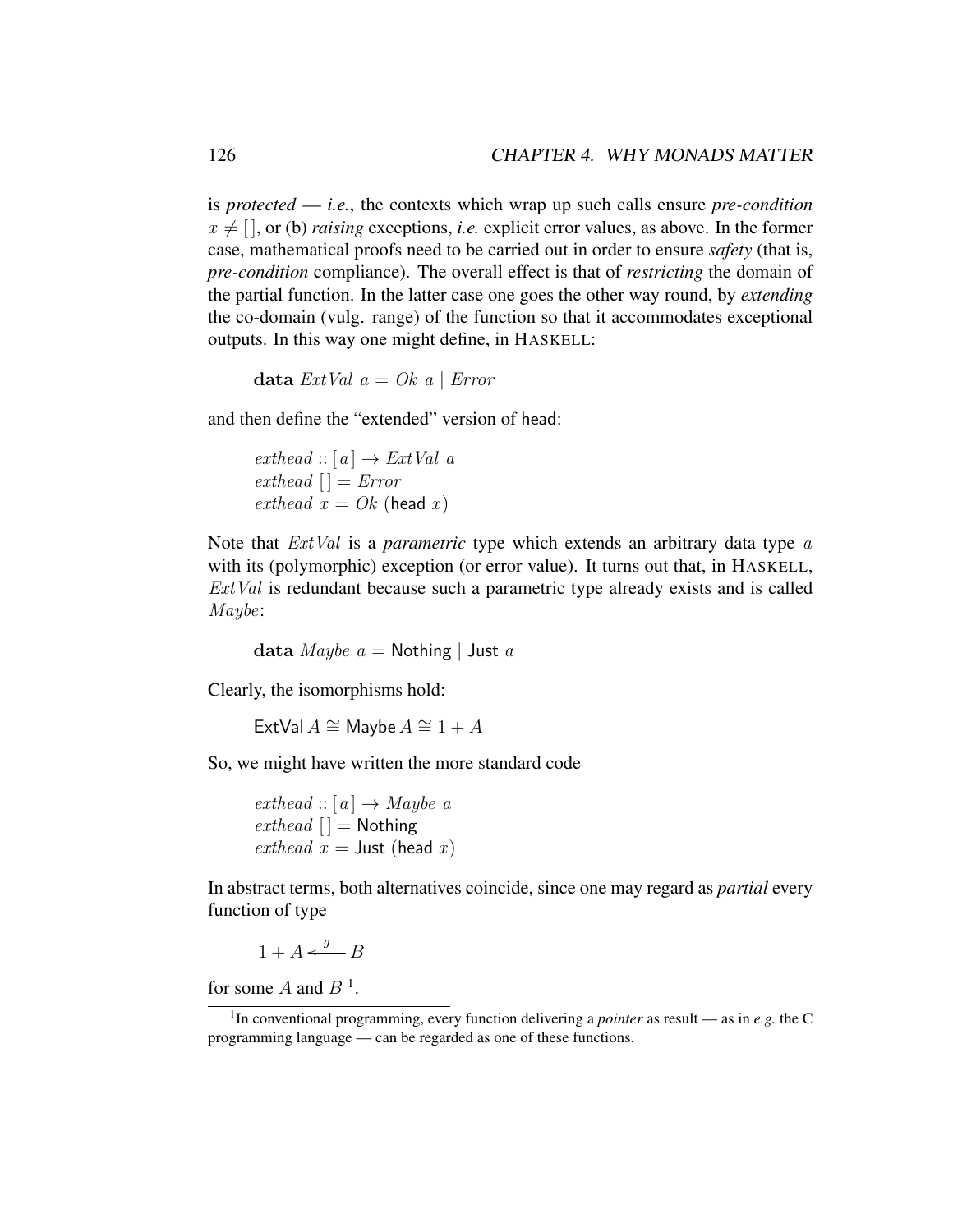#### 4.2 Putting partial functions together

Do partial functions compose? Their types won't match in general:

$$
1 + B \stackrel{g}{\longleftarrow} A
$$
  
 
$$
1 + C \stackrel{f}{\longleftarrow} B
$$

Clearly, we have to extend  $f$  — which is itself a partial function — to some  $f'$ able to accept arguments from  $1 + B$ :



The most "obvious" instance of the ellipsis  $(\ldots)$  in the diagram above is  $i_1$  and this corresponds to what is called *strict* composition: an exception produced by the *producer* function g is propagated to the output of the *consumer* function f. We define:

$$
f \bullet g \stackrel{\text{def}}{=} [i_1, f] \cdot g \tag{4.1}
$$

Expressed in terms of *Maybe*, composite function  $f \bullet g$  works as follows:

$$
(f \bullet g)a = f'(g a)
$$

where

$$
f' \text{ Nothing} = \text{Nothing}
$$
  

$$
f' \text{ (Just } b) = f b
$$

Altogether, we have the following Haskell pointwise expression for  $f \bullet g$ :

$$
\lambda a \rightarrow f' \ (g \ a) \ \textbf{where} \\ f' \ \textsf{Nothing} = \textsf{Nothing} \\ f' \ (\textsf{Just} \ b) = f \ b
$$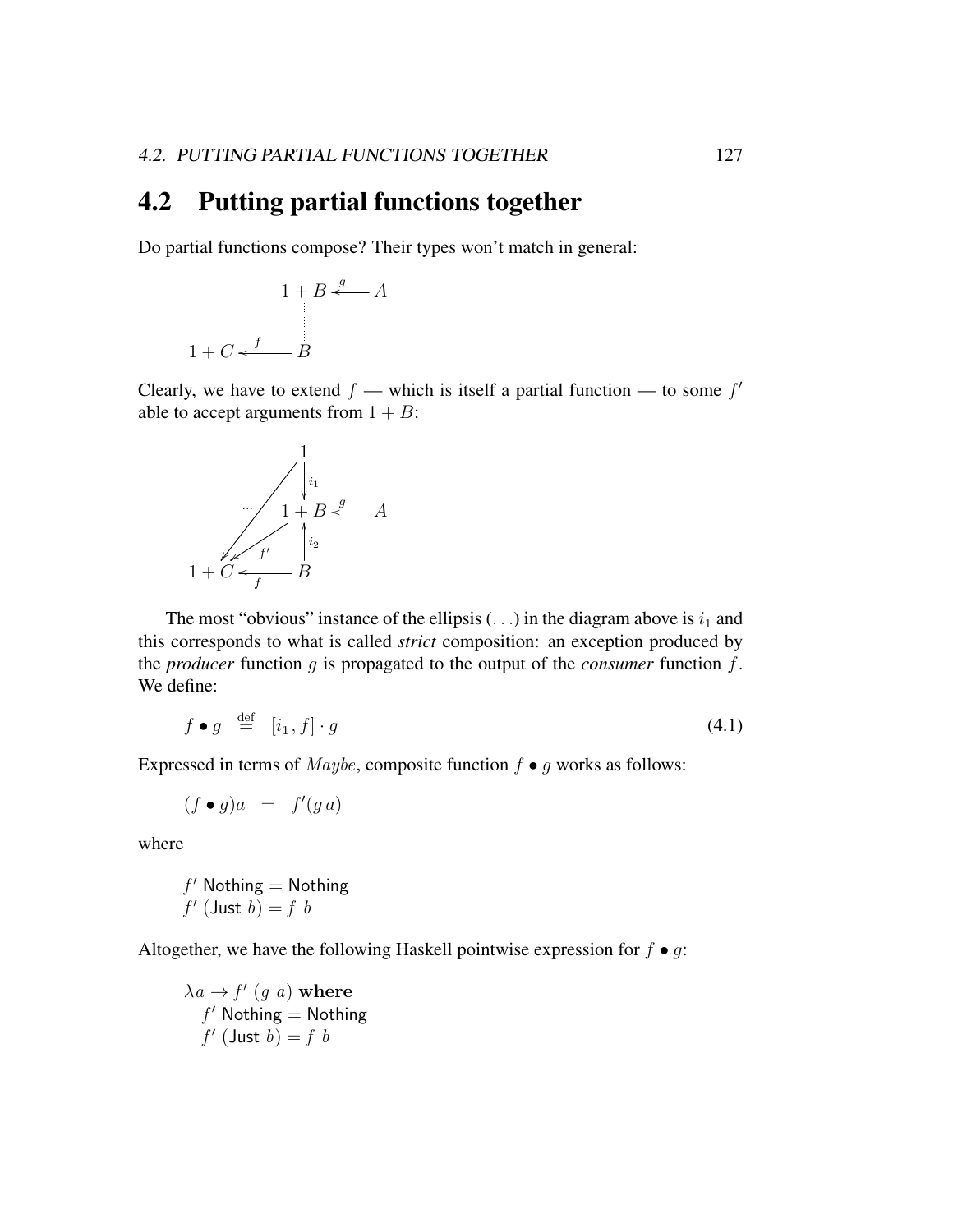Note that the adopted extension of  $f$  can be decomposed — by reverse  $+$ absorption  $(2.43)$  — into

 $f' = [i_1, id] \cdot (id + f)$ 

as displayed in diagram

$$
1 + (1 + C)^{id+f} \longrightarrow 1 + B \longrightarrow A
$$
  
\n
$$
\begin{array}{c}\n[i_1, id] \\
1 + C < \longrightarrow B\n\end{array}
$$

All in all, we have the following version of (4.1):

$$
f \bullet g \stackrel{\text{def}}{=} [i_1, id] \cdot (id + f) \cdot g
$$

Does this functional composition scheme have a unit, that is, is there a function  $u$  such that

$$
f \bullet u = f = u \bullet f \tag{4.2}
$$

holds? Clearly, if it exists, it must bear type  $1 + A \xleftarrow{u} A$ .  $1 + A \xleftarrow{i_2} A$  has the same type, so  $u = i_2$  is a very likely solution. Let us check it:

 $f \bullet u = f = u \bullet f$  $\equiv$  { substitutions }  $[i_1, f] \cdot i_2 = f = [i_1, i_2] \cdot f$  $\equiv$  { by +-cancellation (2.40) and +-reflection (2.41) }  $f = f = id \cdot f$  $\equiv$  { trivial } true

So  $f \bullet u = f = u \bullet f$  for  $u = i_2$ .

Exercise 4.1. *Prove that property*

 $f \bullet (g \bullet h) = (f \bullet g) \bullet h$ 

*holds, for* f • g *defined by (4.1).*  $\Box$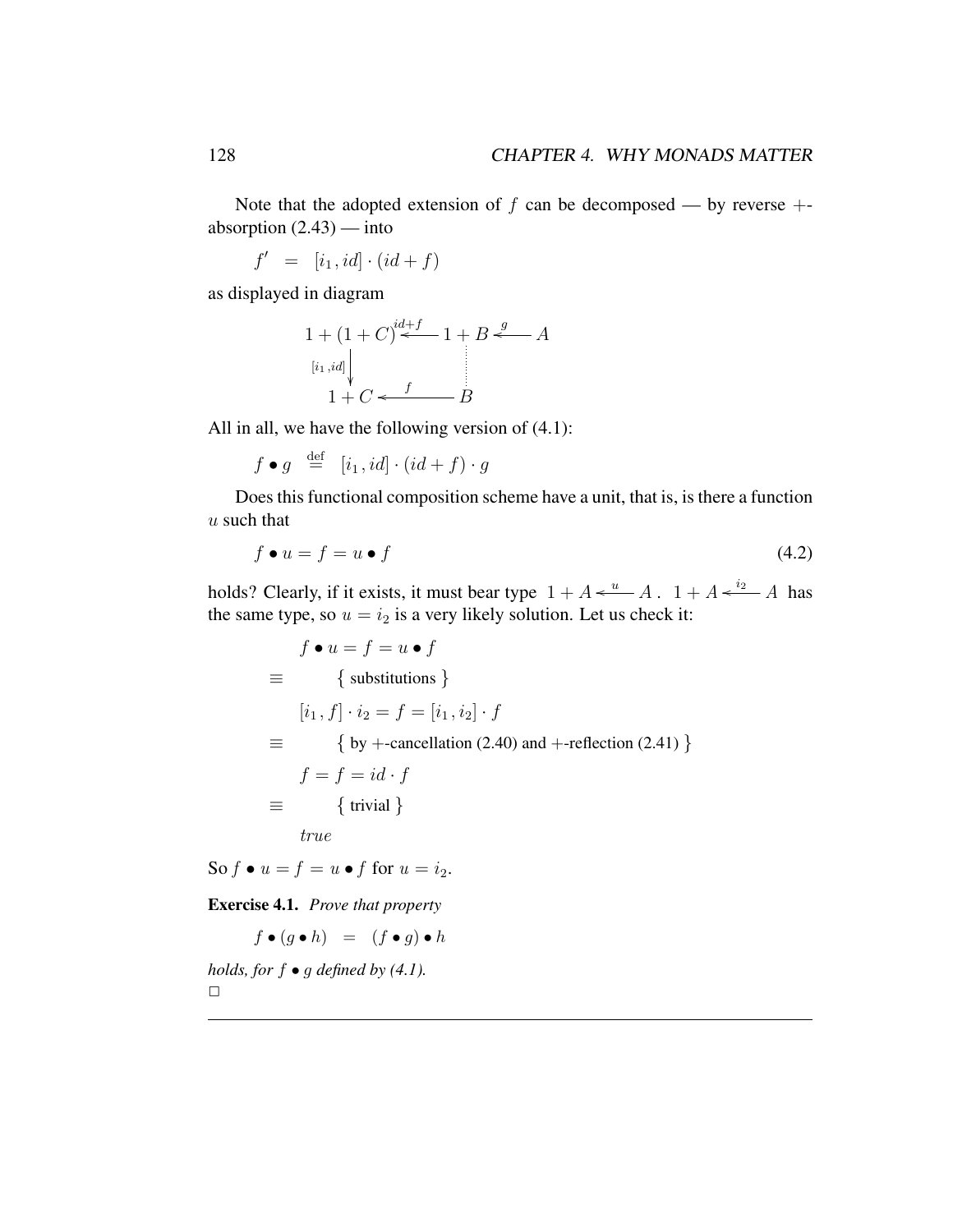4.3. LISTS 129

### 4.3 Lists

In contrast to partial functions, which may produce *no* output, let us now consider functions which may deliver *too many* outputs, for instance, lists of output values:

$$
B^* \xleftarrow{g} A
$$
  

$$
C^* \xleftarrow{f} B
$$

Functions  $f$  and  $g$  do not compose but, once again, one can think of extending the consumer function  $(f)$  by mapping it along the output of the producer function  $(g)$ :

$$
(C^{\star})^{\star} \stackrel{f^{\star}}{\longleftarrow} B^{\star}
$$

$$
C^{\star} \stackrel{f}{\longleftarrow} B
$$

To complete the process, one has to *flatten* the nested-sequence output in  $(C^{\star})^{\star}$  via the obvious list-catamorphism  $C^* \leftarrow \frac{\text{concat}}{\cdot} (C^*)^*$ , recall concat =  $(\lfloor \lfloor \rfloor, \text{conc} \rfloor)$ where conc  $(x, y) = x + y$ . In summary:

$$
f \bullet g \stackrel{\text{def}}{=} \text{concat} \cdot f^{\star} \cdot g \tag{4.3}
$$

as captured in the following diagram:

$$
(C^{\star})^{\star} \xleftarrow{f^{\star}} B^{\star} \xleftarrow{g} A
$$
  
\n
$$
\downarrow C^{\star} \xleftarrow{f} B
$$

Exercise 4.2. *Show that* singl *(recall exercise 3.14) is the unit* u *of* • *as defined by (4.3) above.*

 $\Box$ 

Exercise 4.3. *Encode in* HASKELL *a pointwise version of (4.3). Hint: start by applying (list) cata-absorption (3.77).*  $\Box$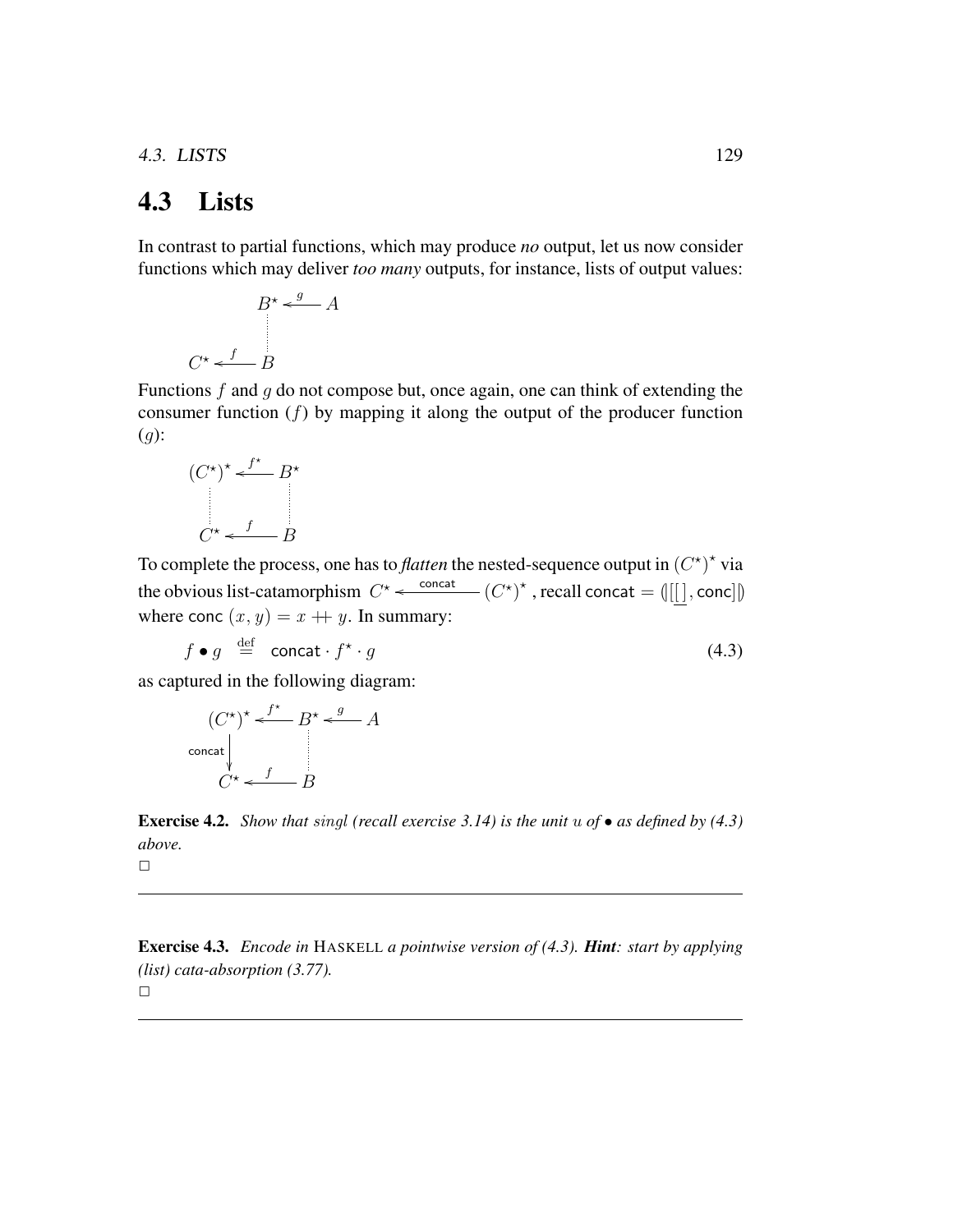#### 4.4 Monads

Both function composition schemes (4.1) and (4.3) above share the same polytypic pattern: the output of the producer function g is *"*T*-times" more elaborate* than the input of the consumer function f, where  $\top$  is some parametric datatype:  $\top X =$  $1+X$  in case of (4.1), and  $\mathsf{T} X = X^*$  in case of (4.3). Then a composition scheme is devised for such functions, which is displayed in

$$
T(T C) \stackrel{T f}{\longleftarrow} T B \stackrel{g}{\longleftarrow} A
$$
  
\n
$$
T C \stackrel{f}{\longleftarrow} B
$$
  
\n
$$
f \bullet g
$$
\n(4.4)

and is given by

$$
f \bullet g \stackrel{\text{def}}{=} \mu \cdot \mathsf{T} f \cdot g \tag{4.5}
$$

where  $T A \leftarrow T^2 A$  is a suitable polymorphic function. (We have already seen  $\mu = [i_1, id]$  in case (4.1), and  $\mu$  = concat in case (4.3).)

Together with a unit function  $T A \leftarrow u$  and  $\mu$ , that is

 $A \longrightarrow T A \leftarrow \mu T^2 A$ 

datatype  $\top$  will form a so-called *monad* type, of which  $(1+)$  and  $($ )<sup>\*</sup> are the two examples seen above. Arrow  $\mu \cdot T$  f is called the *extension* of f. Functions  $\mu$  and  $u$ are referred to as the monad's *multiplication* and *unit*, respectively. The monadic composition scheme (4.5) is referred to as *Kleisli composition*.

A *monadic arrow*  $TB \stackrel{f}{\longleftarrow} A$  conveys the idea of a function which produces an output of "type"  $B$  "wrapped by  $T$ ", where datatype  $T$  describes some kind of (computational) "effect". The monad's unit  $TB \xleftarrow{u} B$  is a primitive monadic arrow which injects (*i.e.* promotes, wraps) data *inside* such an effect.

The monad concept is nowadays of primary importance in computing science because it makes it possible to describe computational effects as disparate as input/output, state variable updating, context dependence, partial behaviour (seen above) *etc.* in an elegant, generic and uniform way. Moreover, the monad's operators exhibit notable properties which make it possible to *reason* about such computational effects.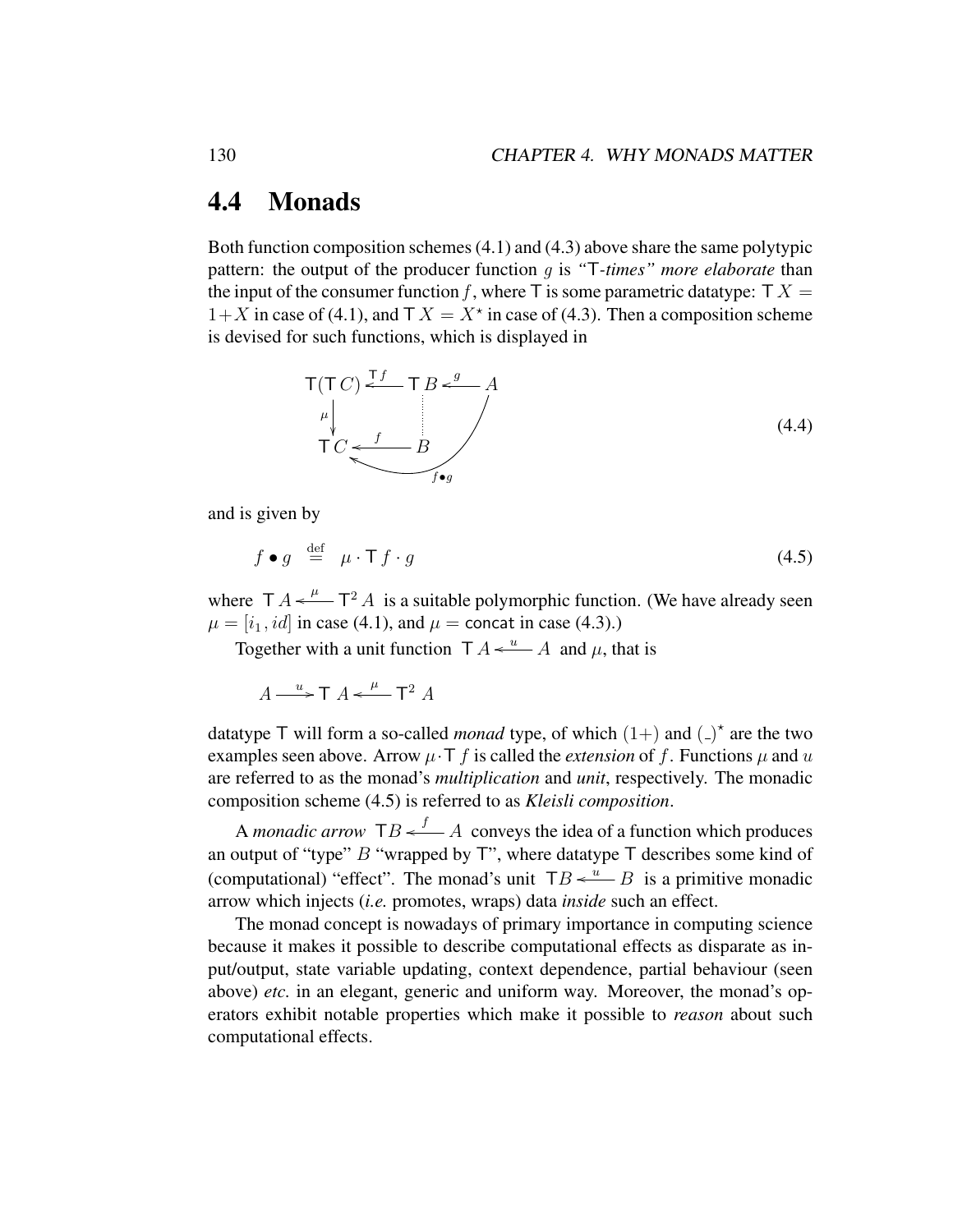The remainder of this section is devoted to such properties. First of all, the properties implicit in the following diagrams will be *required* for T to be regarded as a monad:

#### Multiplication :

$$
\mathsf{T}^{2} A \leftarrow^{\mu} \mathsf{T}^{3} A
$$
\n
$$
\mu \downarrow^{\mathsf{T} \mu}
$$
\n
$$
\downarrow^{\mathsf{T} \mu}
$$
\n
$$
\downarrow^{\mathsf{T} \mu}
$$
\n
$$
\mathsf{T} A \leftarrow^{\mu} \mathsf{T}^{2} A
$$
\n(4.6)

Unit :

$$
\mathsf{T}^{2} A \leftarrow u - \mathsf{T} A
$$
\n
$$
\mu \cdot u = \mu \cdot \mathsf{T} u = id
$$
\n
$$
\mathsf{T} A \leftarrow \mathsf{T} u
$$
\n
$$
\mathsf{T} A \leftarrow \mu \mathsf{T}^{2} A
$$
\n(4.7)

The simple and beautiful symmetries apparent in these diagrams will make it easy to memorize their laws and check them for particular cases. For instance, for the  $(1+)$  monad, law  $(4.7)$  will read as follows:

$$
[i_1, id] \cdot i_2 = [i_1, id] \cdot (id + i_2) = id
$$

These equalities are easy to check.

In laws (4.6) and (4.7), the different instances of  $\mu$  and  $u$  are differently typed, as these are polymorphic and exhibit natural properties:

 $\mu$ -natural :

$$
A \tT A \leftarrow^{\mu} T^{2} A \tT f \cdot \mu = \mu \cdot T^{2} f \t(4.8)
$$
  
\n
$$
B \tT B \leftarrow^{\mu} T^{2} B
$$

 $u$ -natural :

$$
\begin{array}{ccc}\nA & T A \stackrel{u}{\leftarrow} A & T f \cdot u = u \cdot f \\
f \downarrow & f \downarrow & f \\
B & T B \stackrel{u}{\leftarrow} B & H \end{array}
$$
\n(4.9)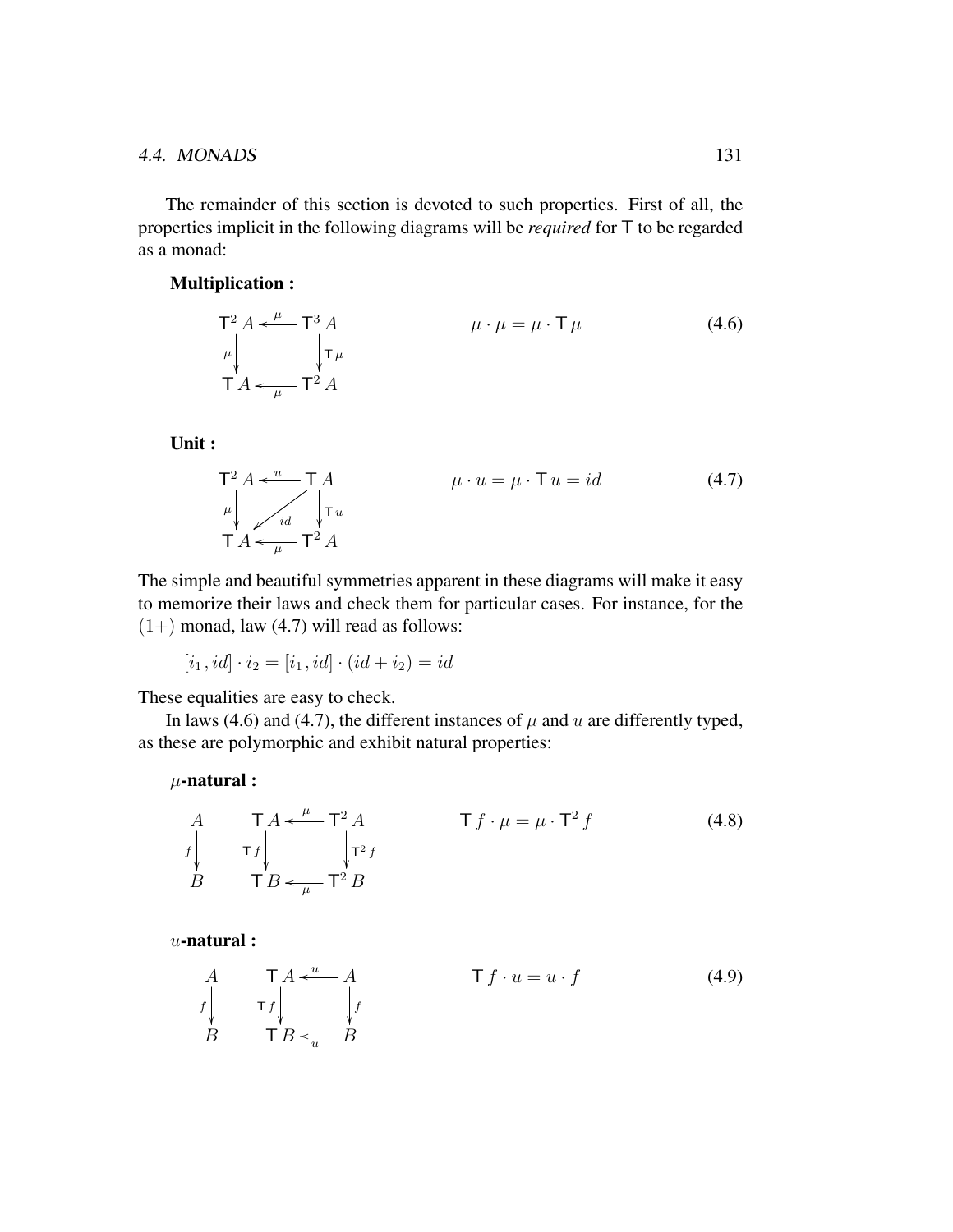The simplest of all monads is the *identity monad*  $\top X \stackrel{\text{def}}{=} X$ , which is such that  $\mu = id$ ,  $u = id$  and  $f \bullet g = f \cdot g$ . So — in a sense — the *whole functional discipline* studied thus far was already *monadic*, living inside the simplest of all monads: the identity one. Put in other words, such functional discipline can be framed into a wider discipline in which an arbitrary monad is present. Describing this is the main aim of the current chapter.

#### 4.4.1 Properties involving (Kleisli) composition

The following properties arise from the definitions and monadic properties presented above:

$$
f \bullet (g \bullet h) = (f \bullet g) \bullet h \tag{4.10}
$$

$$
u \bullet f = f \bullet u \tag{4.11}
$$

$$
(f \bullet g) \cdot h = f \bullet (g \cdot h) \tag{4.12}
$$

$$
(f \cdot g) \bullet h = f \bullet (\mathsf{T} g \cdot h) \tag{4.13}
$$

$$
id \bullet id = \mu \tag{4.14}
$$

Properties  $(4.10)$  and  $(4.11)$  are the monadic counterparts of, respectively,  $(2.8)$ and (2.10), meaning that monadic composition preserves the properties of normal functional composition. In fact, for the identity monad, these properties coincide with each other.

Above we have shown that property (4.11) holds for the list monad, recall (4.2). A general proof can be produced similarly. We select property (4.10) as an illustration of the rôle of the monadic properties:

$$
f \bullet (g \bullet h)
$$
  
= { definition (4.5) twice}  

$$
\mu \cdot \mathsf{T} f \cdot (\mu \cdot \mathsf{T} g \cdot h)
$$
  
= {  $\mu \cdot \mu \cdot \mathsf{T}^2 f \cdot \mathsf{T} g \cdot h$   
= {  $\mu \cdot \mu \cdot \mathsf{T}^2 f \cdot \mathsf{T} g \cdot h$   
= { monad property (4.6) }  

$$
\mu \cdot \mathsf{T} \mu \cdot \mathsf{T}^2 f \cdot \mathsf{T} g \cdot h
$$
  
= { function  $\mathsf{T} (3.56)$  }  

$$
\mu \cdot \mathsf{T} (\mu \cdot \mathsf{T} f \cdot g) \cdot h
$$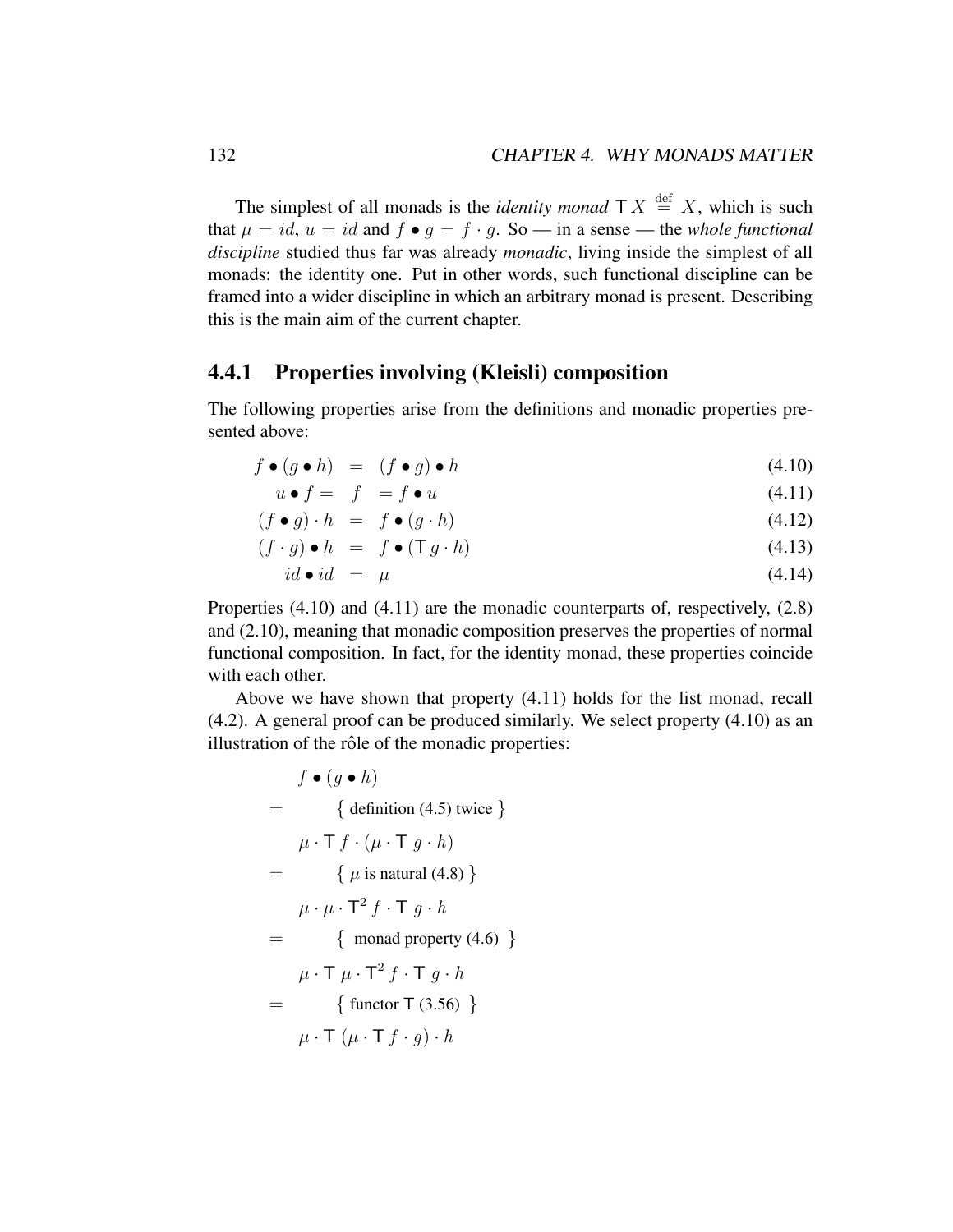$$
= \{ \text{ definition (4.5) twice } \}
$$

$$
(f \bullet g) \bullet h
$$

Clearly, this calculation generalizes that of exercise 4.1 to any monad T .

Exercise 4.4. *Prove the other laws above and also the following one,*

$$
(\mathsf{T} f) \cdot (h \bullet k) = (\mathsf{T} f \cdot h) \bullet k \tag{4.15}
$$

*where Kleilsi composition again trades with normal composition.*  $\Box$ 

## 4.5 Monadic application (binding)

We have seen above that, given a monad  $A \longrightarrow T A \leftarrow \longrightarrow T^2 A$ , u is the unit of Kleisli composition,  $f \bullet u = f$ , recall (4.11). Now, what does happen in case we Kleisli compose f with the identity id of *standard* composition? Looking at diagram (4.4) for this case,

$$
T(T C) \stackrel{T f}{\longleftarrow} T B \stackrel{id}{\longleftarrow} T B
$$
  
\n
$$
\uparrow C \stackrel{f}{\longleftarrow} B
$$

we realize that  $f \bullet id$  accepts a value of type T B that is passed to T  $C \leftarrow B$ , yielding an output of type  $\top C$ . This construction is called *binding* and denoted by  $\gg f$ :

$$
(\ggf) = f \bullet id \tag{4.16}
$$

Expressed pointwise, we get:<sup>2</sup>

$$
x \gg f \stackrel{\text{def}}{=} (\mu \cdot \mathsf{T} f)x \tag{4.17}
$$

<sup>&</sup>lt;sup>2</sup>In the case of the identity monad one has:  $x \gg f = f x$ . So,  $\gg$  can be regarded as denoting *monadic function application*.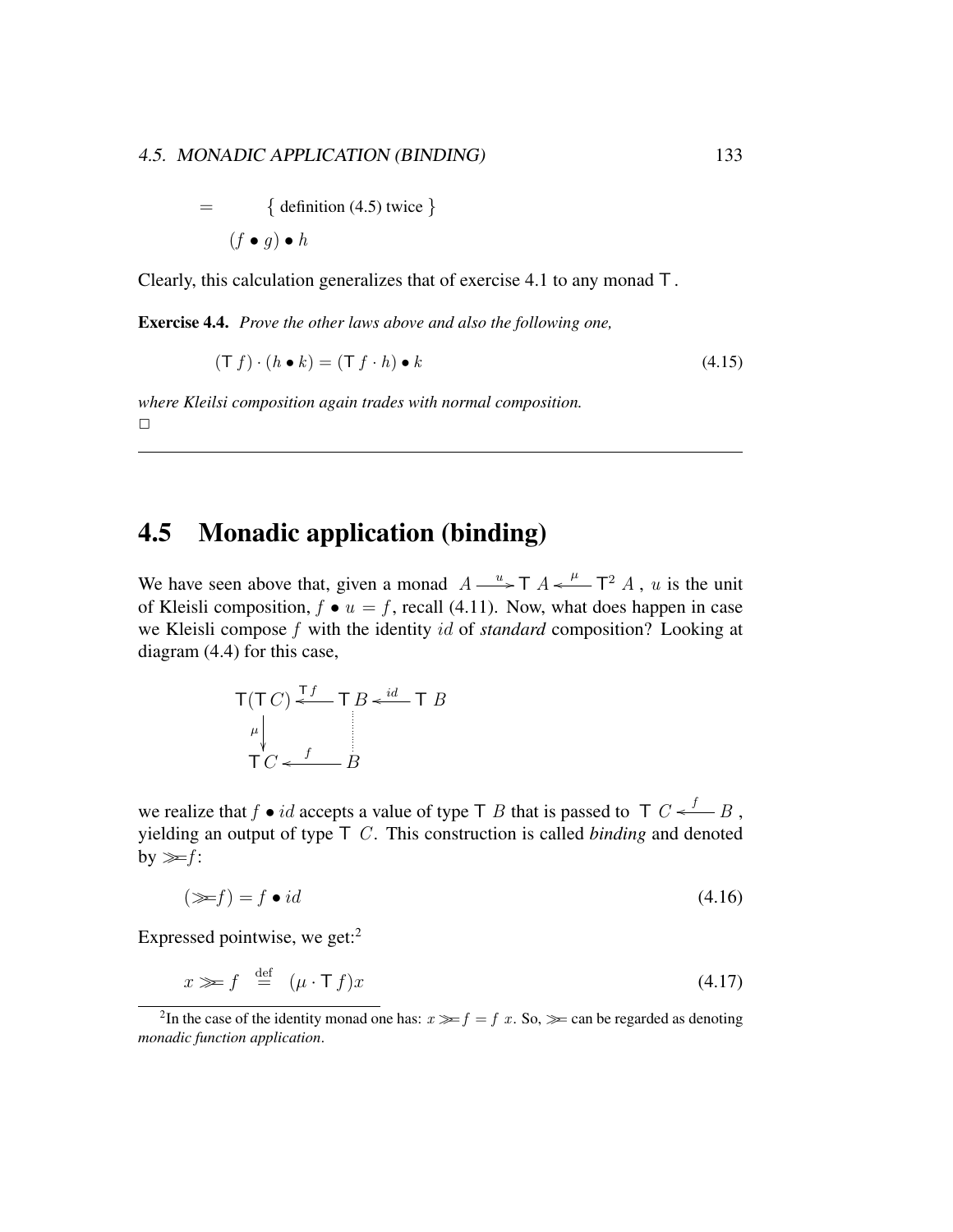This operator exhibits properties that arise from its definition and the basic monadic properties, *e.g.*

$$
x \gg u \equiv \{ \text{ definition (4.17)} \}
$$

$$
\equiv (\mu \cdot \text{T} u)x
$$

$$
\equiv \{ \text{ law (4.7)} \}
$$

$$
(id)x
$$

$$
\equiv \{ \text{identity function} \}
$$

$$
x
$$

At pointwise level, one may chain monadic compositions from left to right, *e.g.*

$$
(((x \gg f_1) \gg f_2) \gg \dots f_{n-1}) \gg f_n
$$

for functions  $A \xrightarrow{f_1} T B_1$ ,  $B_1 \xrightarrow{f_2} T B_2$ , ...  $B_{n-1} \xrightarrow{f_n} T B_n$ .

#### 4.6 Sequencing and the do-notation

Recall from above that  $x \gg f$  is the monadic *generalization* of function application f x, since both coincide for the identity monad. Also recall that, for  $f = y$ (the "everywhere"-y constant function) one gets  $y \, x = y$ .

What does the corresponding monadic generalization,  $x \gg y$  mean? In the standard notation, this leads to another monadic operator,

$$
x \gg y \stackrel{\text{def}}{=} x \gg y \tag{4.18}
$$

of type

 $(\gg) : T A \to T B \to T B$ 

called "sequencing". For instance, within the finite-list monad, one has

$$
[1,2] \gg [3,4] = ({\rm concat} \cdot \underline{[3,4]}^\star)[1,2] = {\rm concat}[[3,4],[3,4]] = [3,4,3,4]
$$

Because this operator is associative (prove this as an exercise), one may iterate it to more than two arguments and write, for instance,

$$
x_1 \gg x_2 \gg \ldots \gg x_n
$$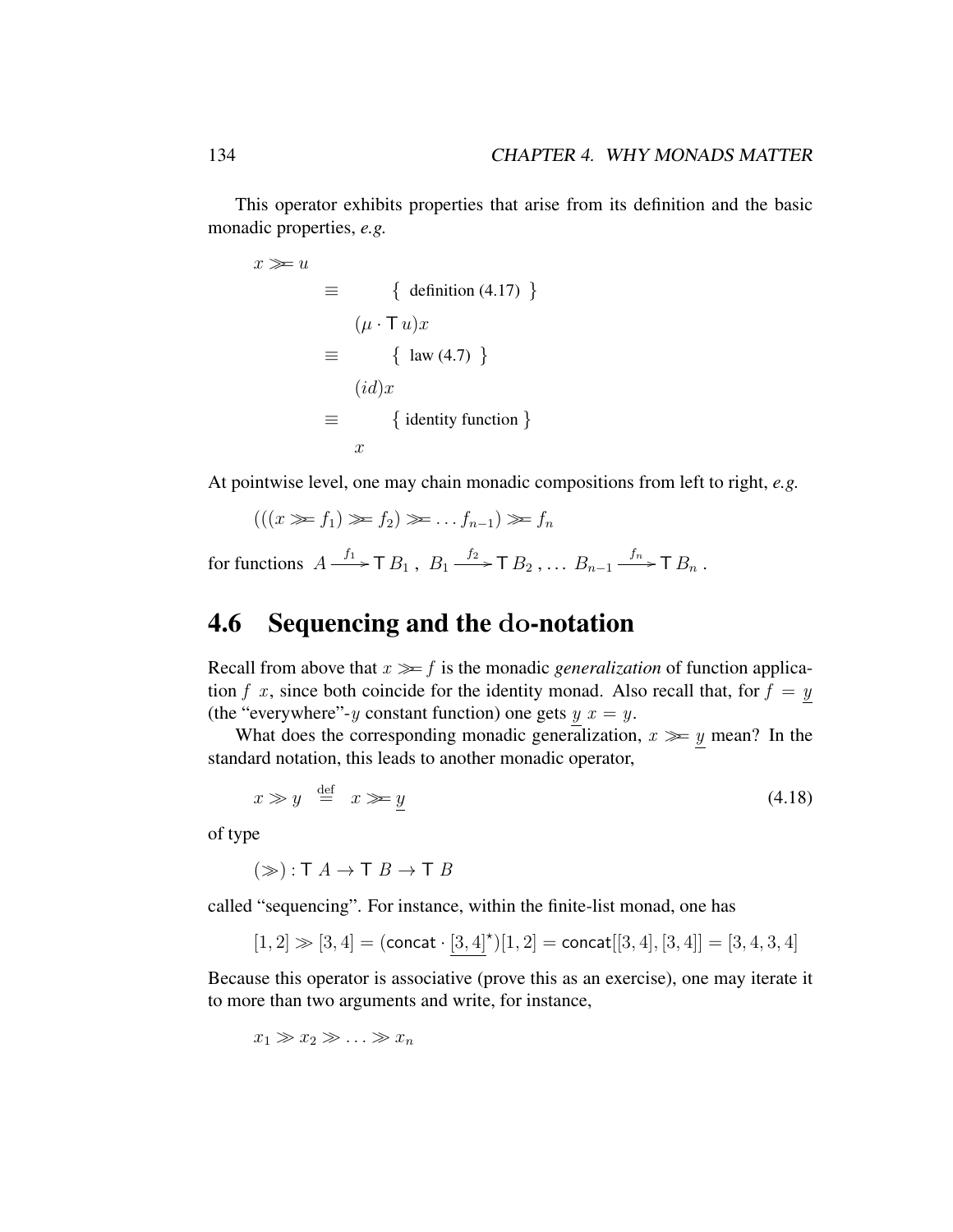This leads to the popular "do-notation", which is another piece of (pointwise) notation which makes sense in a monadic context:

$$
\mathbf{do} \{x_1; x_2; \ldots; x_n\} \stackrel{\text{def}}{=} x_1 \gg \mathbf{do} \{x_2; \ldots; x_n\}
$$

for  $n \geq 1$ . For  $n = 1$  one trivially has

do  $x_1 \stackrel{\text{def}}{=} x_1$ 

### 4.7 Generators and comprehensions

The monadic do-notation paves the way to a device that is very useful in (pointwise) monadic programming. As before, we consider its (non-monadic) counterpart first. Consider for instance the expression  $x + \text{sum } y$ , where sum is some operator in some context, e.g. adding up all elements of a list. Nothing impedes us from "structuring" expression  $x + \text{sum } y$  in the following way:

let  $a = \text{sum } y$ in  $x + a$ 

It turns out that the above is the same as the following monadic expression,

$$
\begin{array}{c}\n\mathbf{do} {\{ \atop a \leftarrow \text{sum } y; \atop u (x + a) \}}\n\end{array}
$$

provided the underlying monad is the *identity* monad. Now, what does the notation  $a \leftarrow \dots$  mean for an arbitrary monad  $Aa^{-u} \longrightarrow T A \leftarrow^{\mu} T^2 A$ ?

The do-notation accepts a variant in which the arguments of the  $\gg$  operator are "generators" of the form

 $a \leftarrow x$  (4.19)

where, for a of type A, x is an inhabitant of monadic type  $TA$ . One may regard  $a \leftarrow x$  as meaning "let a be taken from x". Then the do-notation unfolds as follows:

$$
\mathbf{do} \ a \leftarrow x_1; x_2; \dots; x_n \stackrel{\text{def}}{=} x_1 \ggg \lambda a \cdot (\mathbf{do} \ x_2; \dots; x_n) \tag{4.20}
$$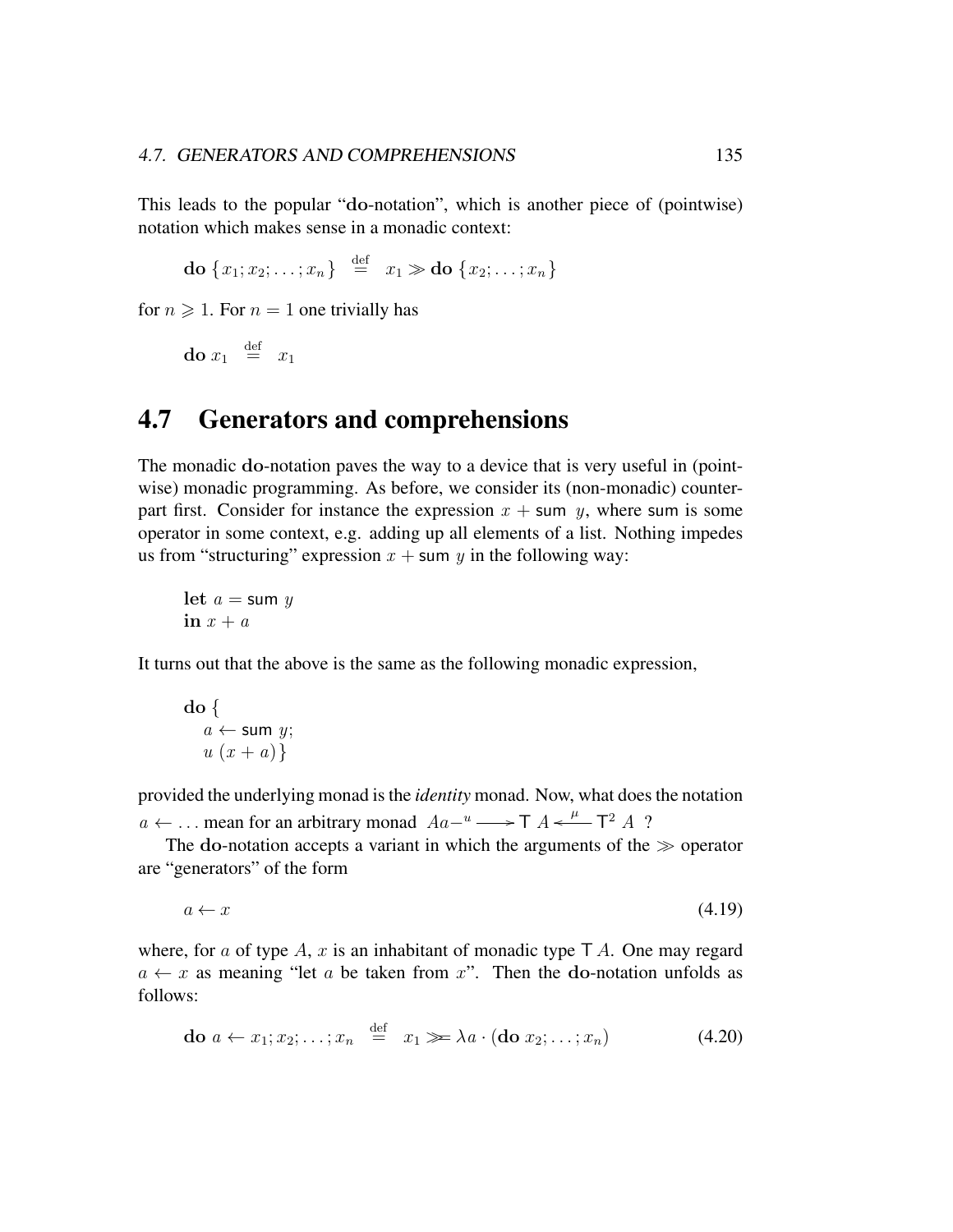Of course, we should now allow for the  $x_i$  to range over terms involving variable a. For instance, by writing (again in the list-monad)

$$
\mathbf{do} \ a \leftarrow [1, 2, 3]; [a^2] \tag{4.21}
$$

we mean

$$
[1, 2, 3] \gg \lambda a . [a2]= \text{concat}((\lambda a . [a2])* [1, 2, 3])= \text{concat}[[1], [4], [9]]= [1, 4, 9]
$$

The analogy with classical set-theoretic ZF-notation, whereby one might write  ${a<sup>2</sup> | a \in \{1,2,3\}\}\$  to describe the set of the first three perfect squares, calls for the following notation,

$$
[a^2 \, | \, a \leftarrow [1, 2, 3]] \tag{4.22}
$$

as a "shorthand" of (4.21). This is an instance of the so-called *comprehension* notation, which can be defined in general as follows:

$$
[e \mid a_1 \leftarrow x_1, \ldots, a_n \leftarrow x_n] = \textbf{do} \{a_1 \leftarrow x_1; \ldots; an \leftarrow x_n; u \ e \} \ (4.23)
$$

where  $u$  is the monad's unit (4.7,4.9).

Alternatively, comprehensions can be defined as follows, where  $p, q$  stand for arbitrary generators:

$$
[t] = ut \tag{4.24}
$$

$$
[fx \mid x \leftarrow l] = (Tf)l \tag{4.25}
$$

$$
[t | p, q] = \mu [ [t | q] | p]
$$
 (4.26)

Note, however, that comprehensions are not restricted to lists or sets — they can be defined for any monad T thanks to the do-notation.

#### Exercise 4.5. *Show that*

$$
(f \bullet g) \ a = \textbf{do} \ \{b \leftarrow g \ a; f \ b\} \tag{4.27}
$$

$$
\mathsf{T} f \ x \ = \ \mathbf{do} \ \{ a \leftarrow x; u \ (f \ x) \} \tag{4.28}
$$

*Note that the second* **do** *expression is equivalent to*  $x \geq (u \cdot f)$ *.* 

 $\Box$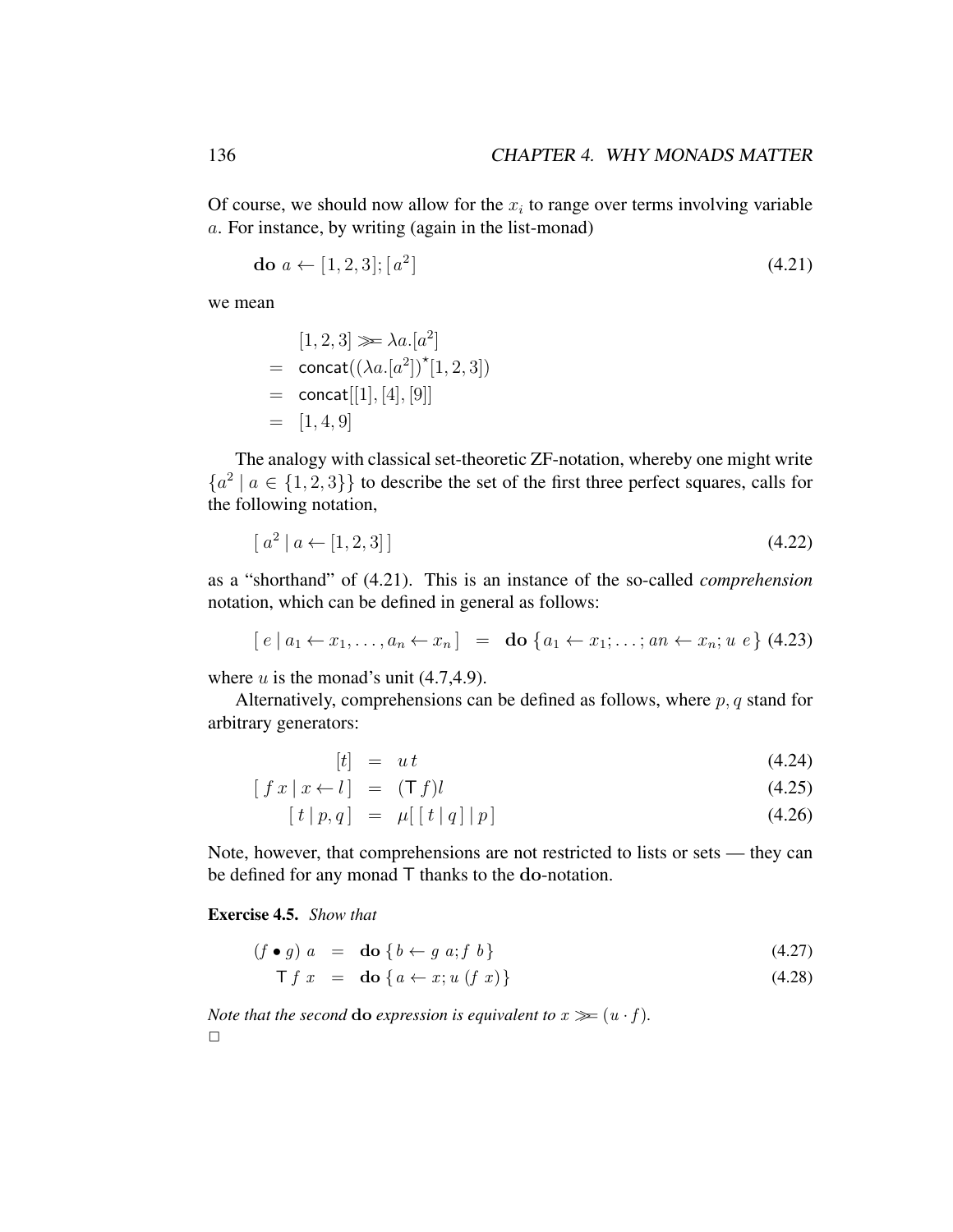**Exercise 4.6.** *Show that*  $x \ge f =$ **do**  $\{a \leftarrow x; f \mid a\}$  *and then that*  $(x \ge g) \ge f$  *is the same as*  $x \gg f \bullet q$ .  $\Box$ 

Fact  $(4.28)$  is illustrated in the cartoon<sup>3</sup>



for the computation of  $\top$  (+3) x, where  $x = u$  2 is the T-monadic object containing number 2.

## 4.8 Monads in HASKELL

In the *Standard Prelude* for HASKELL, one finds the following minimal definition of the Monad class,

class Monad m where return ::  $a \rightarrow m \ a$  $(\ggg): m \; a \to (a \to m \; b) \to m \; b$ 

where return refers to the unit of  $m$ , on top of which the "sequence" operator

$$
(\gg) :: m \ a \to m \ b \to m \ b
$$
  
fail :: String  $\to m \ a$ 

is defined by

<sup>&</sup>lt;sup>3</sup>Credits: see this and other helpful, artistic illustrations in http://adit.io/posts/2013-04-17-functors,\_applicatives,\_and\_monads\_in\_pictures.html.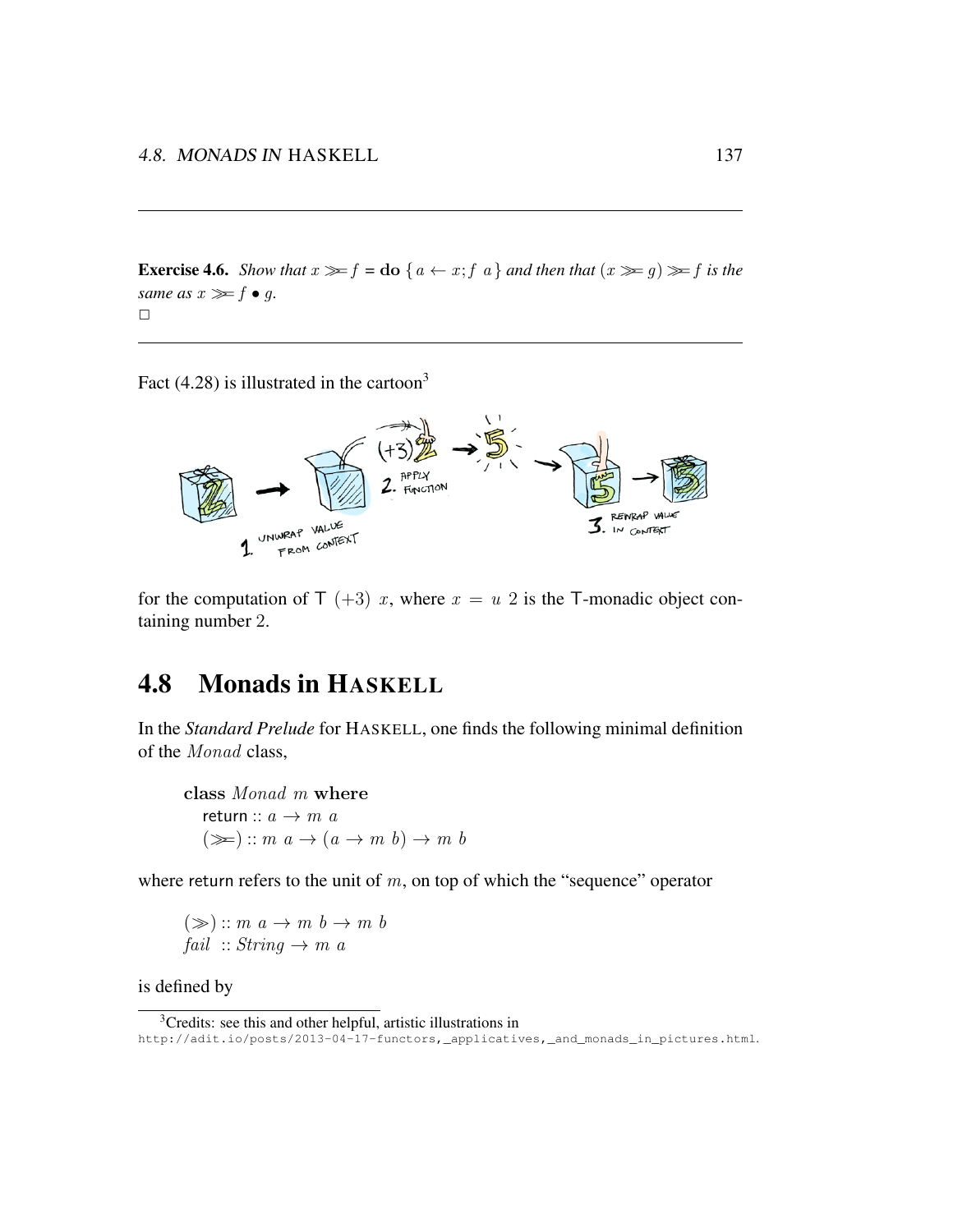$p \gg q = p \gg \lambda \to q$ 

as expected. This class is instantiated for finite sequences ([ ]), Maybe and IO, among others.

The  $\mu$  multiplication operator is function join in module Monad.hs:

join ::  $(Monad \, m) \Rightarrow m \, (m \, a) \rightarrow m \, a$ join  $x = x \gg i d$ 

This is easily justified:

$$
\begin{aligned}\n\text{join } x &= x \gg = id \\
&= \{ \text{ definition (4.17)} \} \\
(\mu \cdot \text{T} \, id)x \\
&= \{ \text{functors commute with identity (3.55)} \} \\
(\mu \cdot id)x \\
&= \{ \text{law (2.10)} \} \\
\mu x\n\end{aligned}
$$

The following infix notation for (Kleisli) monadic composition in HASKELL uses the binding operator:

$$
(\bullet) :: Monad \ t \Rightarrow (b \rightarrow t \ c) \rightarrow (d \rightarrow t \ b) \rightarrow d \rightarrow t \ c
$$
  
( $f \bullet g$ )  $a = (g \ a) \gg f$ 

Exercise 4.7. *Consider the* HASKELL *function*

 $discollect:: [(a, [b])] \rightarrow [(a, b)]$ discollect  $| \cdot | = | \cdot |$ discollect  $((a, x) : y) = [(a, b) | b \leftarrow x] + discrete$ 

*Knowing that finite lists form a monad where*  $\mu$  = concat =  $(\lceil \text{nil}, \text{conc} \rceil)$  *and* conc  $(x, y)$  =  $x + y$ , derive the above point free code from the definition

 $discollect = lstr \bullet id$  (4.30)

*where lstr*  $(a, x) = [(a, b) | b \leftarrow x]$ *.*  $\Box$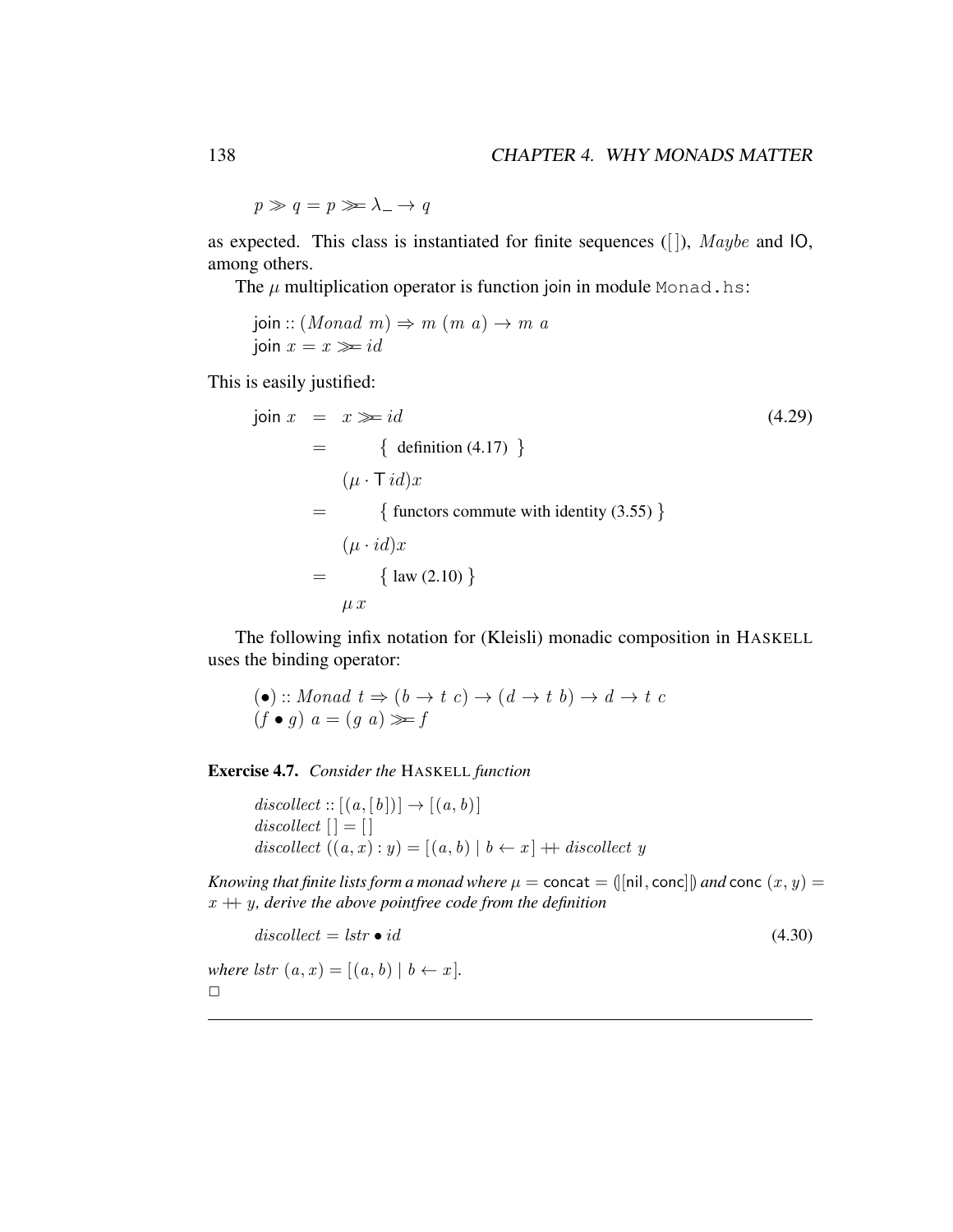#### 4.8.1 Monadic I/O

IO, a parametric datatype whose inhabitants are special values called *actions* or *commands*, is a most relevant monad. Actions perform the interconnection between HASKELL and the environment (file system, operating system). For instance,

getLine :: IO String

is a particular such action. Parameter *String* refers to the fact that this action "delivers" — or extracts — a string from the environent. This meaning is clearly conveyed by the type  $String$  assigned to symbol  $l$  in

$$
\mathbf{do}\ l \leftarrow \mathit{getLine}; \dots l \dots
$$

which is consistent with typing rule for generators (4.19). Sequencing corresponds to the ";" syntax in most programming languages (*e.g.* C) and the do-notation is particulary intuitive in the IO-context.

Examples of functions delivering actions are

$$
FilePath \xrightarrow{readFile} \rightarrow \text{IO String}
$$

and

$$
Char \xrightarrow{\text{putChar}} \text{IO}()
$$

— both produce I/O commands as result.

As is to be expected, the implementation of the IO monad in HASKELL available from the *Standard Prelude* — is not totally visible, for it is bound to deal with the intrincacies of the underlying machine:

instance Monad IO where  $(\gg) = primbindIO$  $return = primretIO$ 

Rather interesting is the way IO is regarded as a functor:

 $fmap f x = x \ggg (return \cdot f)$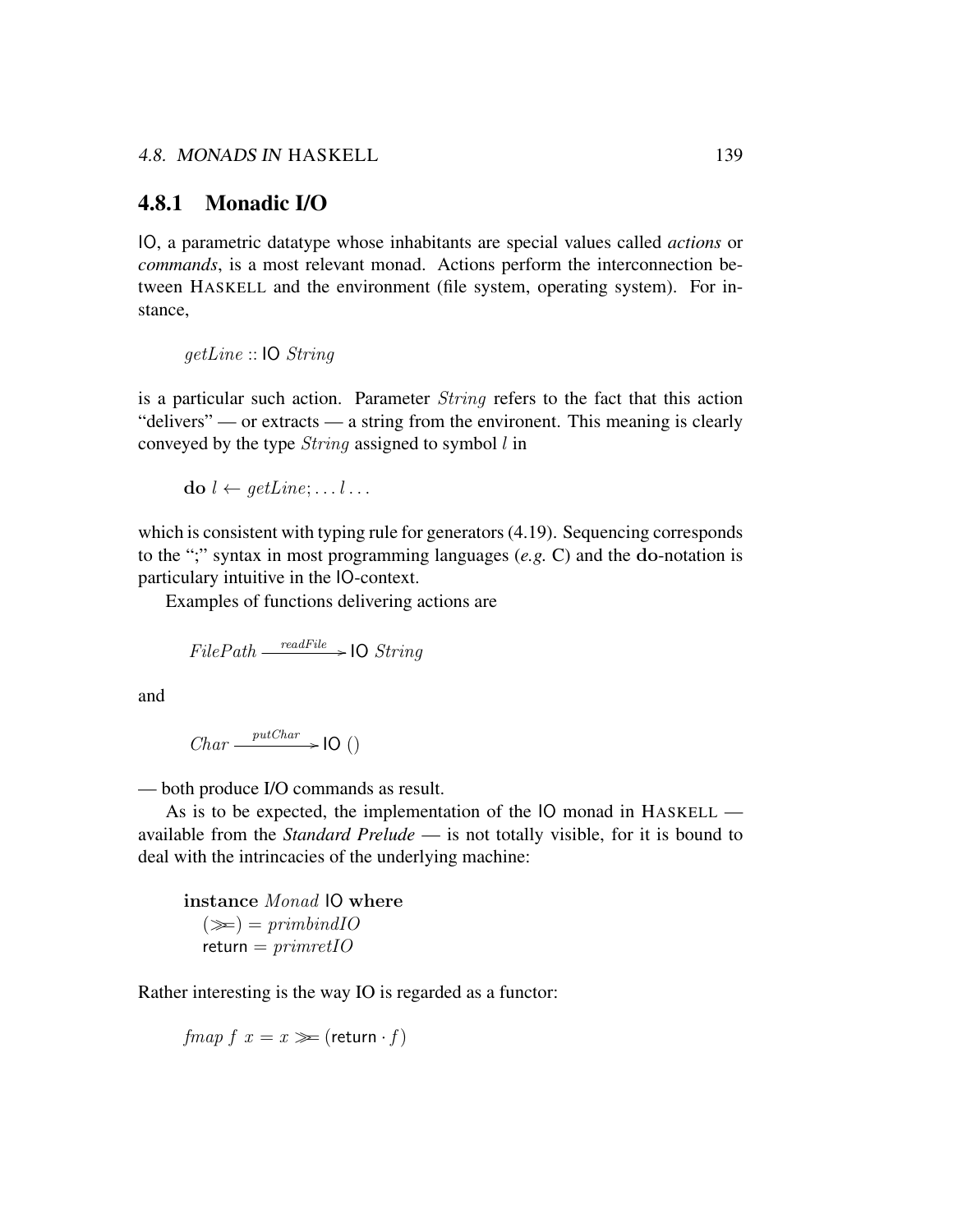This goes the other way round, the monadic structure "helping" in defining the functor structure, everything consistent with the underlying theory:

$$
x \gg (u \cdot f) = (\mu \cdot \text{IO}(u \cdot f))x
$$
  
= { functions commute with composition }  

$$
(\mu \cdot \text{IO} u \cdot \text{IO} f)x
$$
  
= { law (4.7) for T = IO }  

$$
(\text{IO} f)x
$$
  
= { definition of *fmap* }  

$$
(fmap f) x
$$

For enjoyable reading on monadic input/output in HASKELL see [18], chapter 18.

Exercise 4.8. *Extend the Maybe monad to the following "error message" exception handling datatype:*

data Error  $a = Err$  String | Ok a deriving Show

*In case of several error messages issued in a* do *sequence, how many turn up on the screen? Which ones?*

 $\Box$ 

Exercise 4.9. *Recalling section 3.13, show that any inductive type with base functor*

B  $(f, q) = f + F q$ 

*where* F *is an arbitrary functor, forms a monad for*

$$
\mu = ([[id, \text{in} \cdot i_2]])
$$
  

$$
u = \text{in} \cdot i_1.
$$

*Identify* F *for known monads such as eg.* Maybe*,* LTree *and (non-empty) lists.*  $\Box$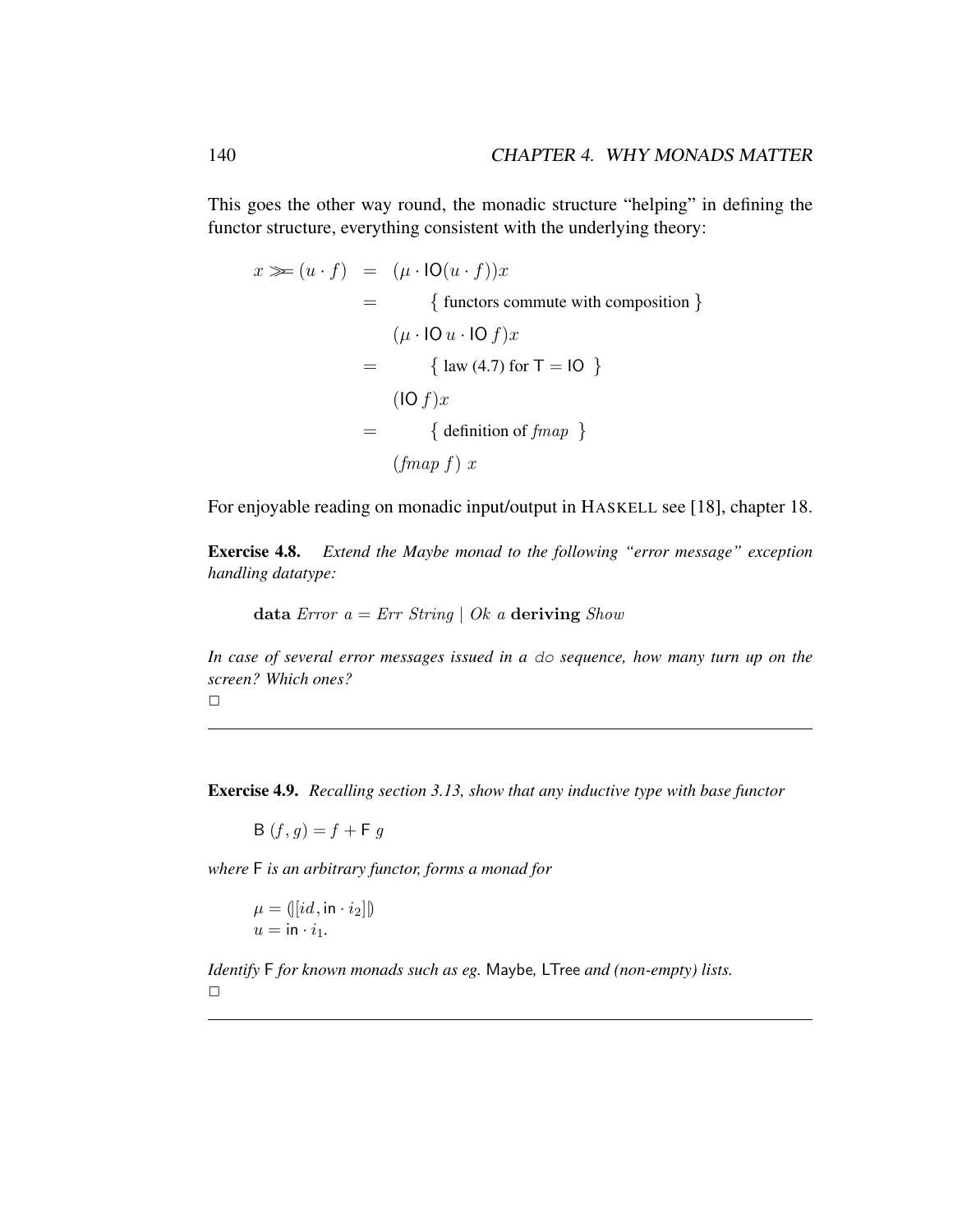#### 4.9 The state monad

The so-called *state monad* is a monad whose inhabitants are state-transitions encoding a particular brand of state-based automata known as *Mealy machines*. Given a set A (input alphabet), a set B (output alphabet) and a set of states  $S$ , a deterministic Mealy machine (DMM) is specified by a transition function of type

$$
A \times S \xrightarrow{\delta} B \times S \tag{4.31}
$$

Wherever  $(b, s') = \delta(a, s)$ , we say that the machine has transition

$$
s \xrightarrow{a|b} s'
$$

and refer to  $s$  as the *before* state, and to  $s'$  as the *after* state. Many programs that one writes in conventional programming languages such as C or Java can be regarded as DMMs.

It is clear from (4.31) that  $\delta$  can be expressed as the *split* of two functions f and  $g \rightarrow \delta = \langle f, g \rangle$  — as depicted in the following drawing:



Note, however, that the information recorded in the state of a DMM is either meaningless to the user of the machine (as in eg. the case of states represented by numbers) or too complex to be perceived and handled explicitly (as is the case of eg. the data kept in a large database). So, it is convenient to *abstract* from it, via the "encapsulation" suggested by the following, transformed, version of the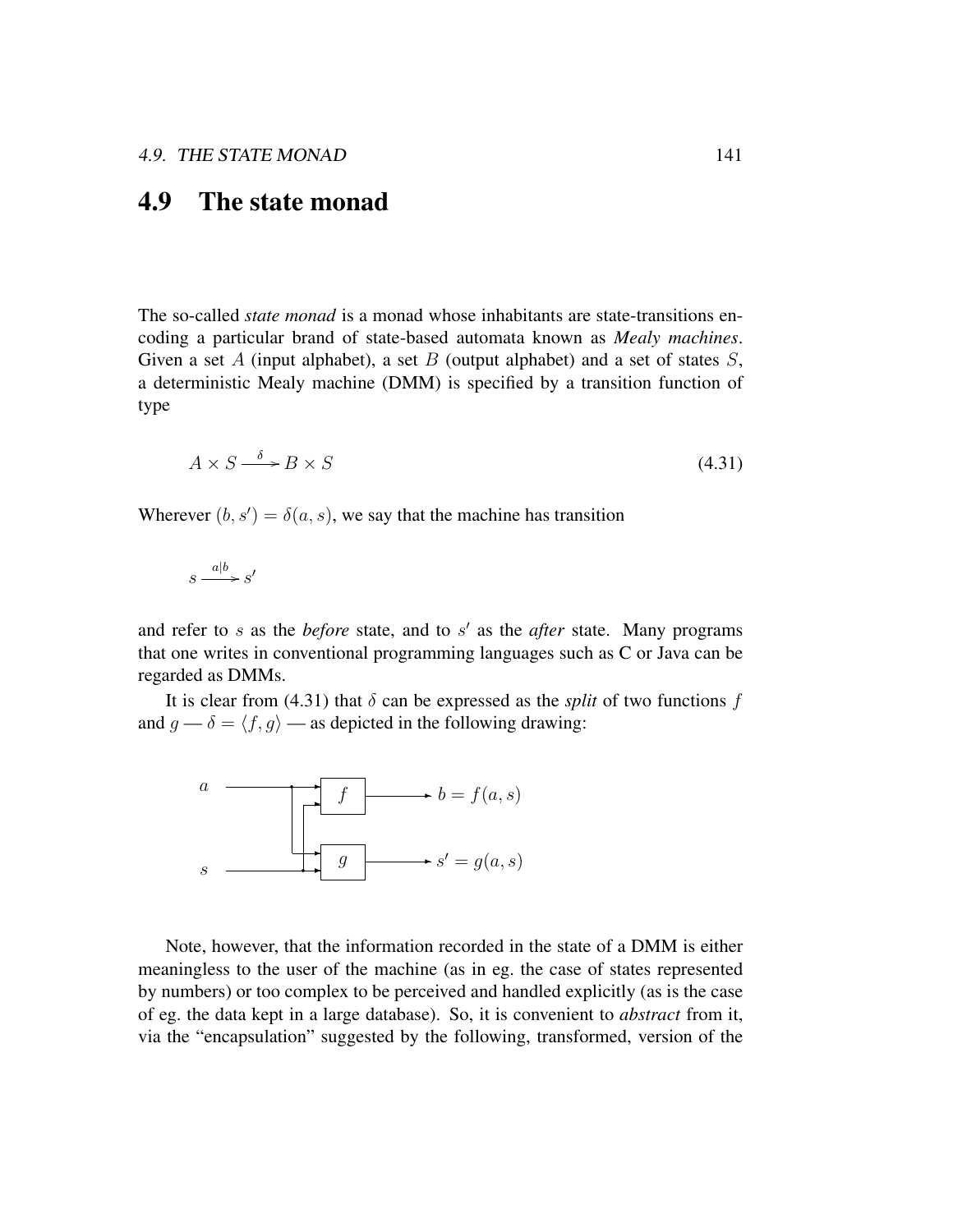previous drawing,

$$
a \longrightarrow f \longrightarrow b = f(a, s)
$$
\n
$$
s \longrightarrow g
$$
\n
$$
s' = g(a, s)
$$
\n(4.32)

in which the state is no longer accessible from the outside.

Such an abstraction is nicely captured by the so-called *state monad*, in the following way: taking (4.31) and recalling (2.91), we simply transpose (ie. *curry*)  $\delta$  and obtain

$$
A \xrightarrow{\overline{\delta}} (\underline{B} \times \underline{S})^S
$$
\n
$$
\xrightarrow{\overline{\delta}} (\text{St } \underline{S})^B
$$
\n
$$
(4.33)
$$

thus "shifting" the *input* state to the *output*. In this way,  $\overline{\delta} a$  is a function capturing all state-transitions (and corresponding outputs) for input  $a$ . For instance, the function that *appends* a new element at the rear of a queue,

$$
\mathit{enq}(a,s) \ \stackrel{\mathrm{def}}{\, = \,} \ s + [a]
$$

can be converted into a DMM by adding to it a dummy output of type 1 and then transposing:

$$
enqueue : A \to (1 \times S)^S
$$
  
\n
$$
enqueue a \stackrel{\text{def}}{=} \langle ', (+[a]) \rangle
$$
\n(4.34)

Action enqueue performs enq on the state while acknowledging it by issuing an output of type 1. 4

<sup>&</sup>lt;sup>4</sup>A kind of "done!" message.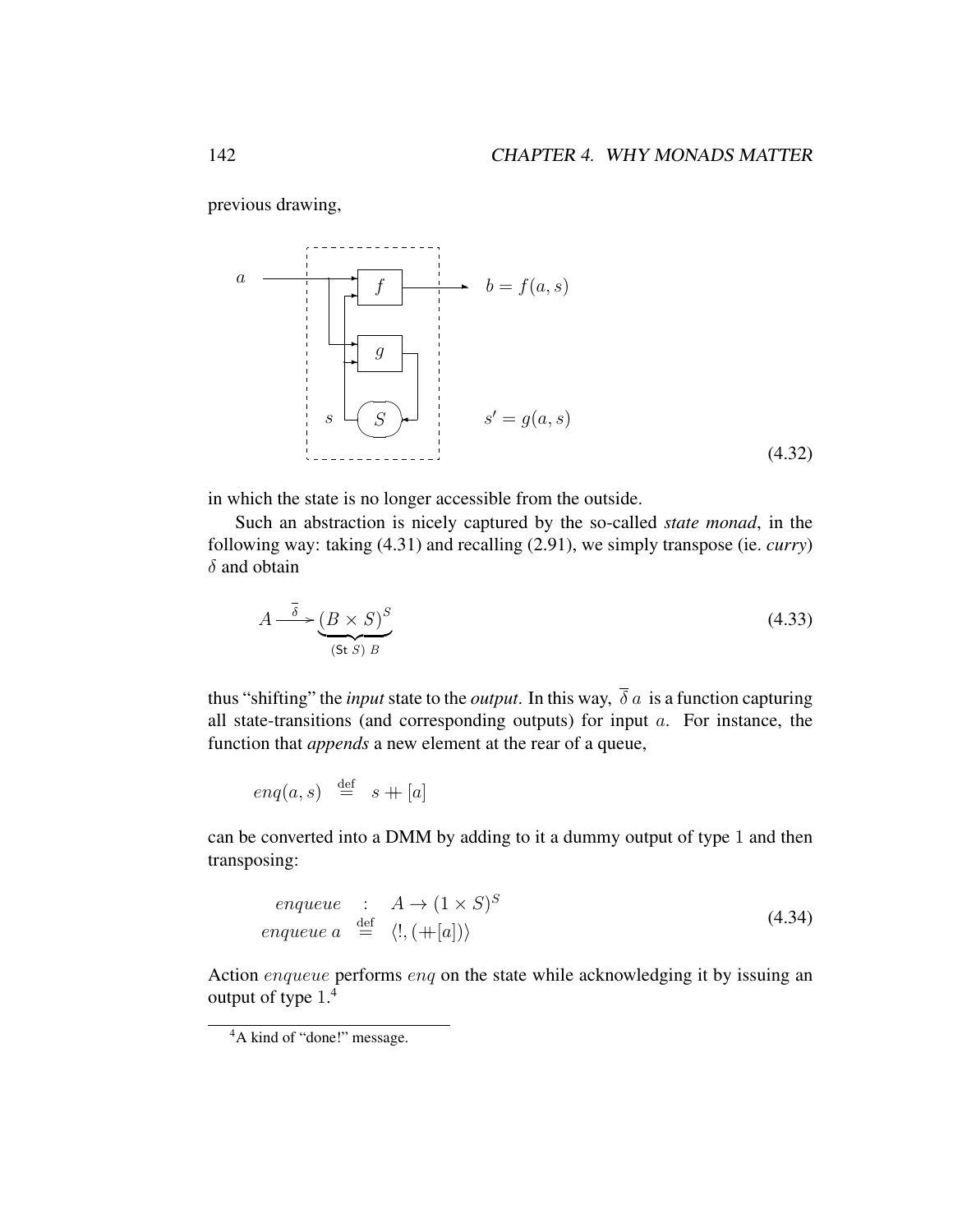Unit and multiplication. Let us now show that

$$
(\text{St } S) A \cong (A \times S)^S \tag{4.35}
$$

forms a monad. As we shall see, the fact that the *values* of this monad are functions brings the theory of exponentiation to the forefront. Thus, a review of section 2.15 is recommended at this point.

Notation  $\hat{f}$  will be used to abbreviate *uncurry f*, enabling the following variant of universal law (2.83),

$$
\hat{k} = f \iff f = ap \cdot (k \times id) \tag{4.36}
$$

whose cancellation

$$
\widehat{k} = ap \cdot (k \times id) \tag{4.37}
$$

is written pointwise as follows:

$$
k(c,a) = (k \ c)a \tag{4.38}
$$

First of all, what is the functor behind  $(4.35)$ ? Fixing the state space S, we obtain

$$
TX \stackrel{\text{def}}{=} (X \times S)^S \tag{4.39}
$$

on objects and

$$
\mathsf{T}f \stackrel{\text{def}}{=} (f \times id)^S \tag{4.40}
$$

on functions, where  $\binom{1}{s}$  is the exponential functor (2.87).

The unit of this monad is the transpose of the simplest of all Mealy machines — the identity:

$$
u : A \to (A \times S)^S
$$
  
\n
$$
u = id
$$
\n(4.41)

Let us see what this means:

$$
u = \overline{id}
$$
  
\n
$$
\equiv \{ (2.83) \}
$$
  
\n
$$
ap \cdot (u \times id) = id
$$
  
\n
$$
\equiv \{ \text{introducing variables } \}
$$
  
\n
$$
ap(u \ a, s) = (a, s)
$$
  
\n
$$
\equiv \{ \text{definition of } ap \}
$$
  
\n
$$
(u \ a) s = (a, s)
$$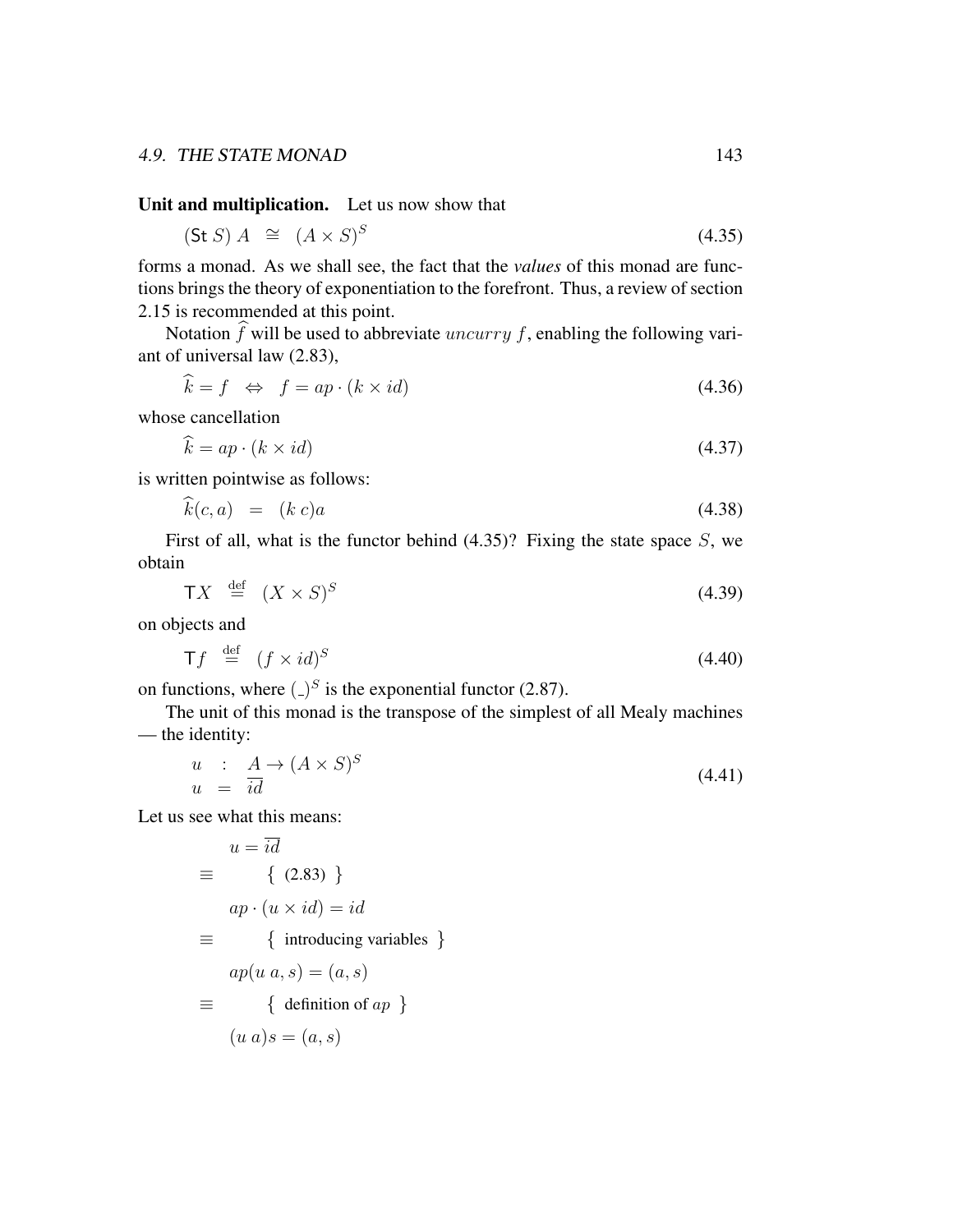So, action  $u$  a performed on state  $s$  keeps  $s$  unchanged and outputs  $a$ .

From the type of  $\mu$ , for this monad,

 $((A \times S)^S \times S)^S \longrightarrow (A \times S)^S$ 

one figures out  $\mu = x^S$  (recalling the exponential functor as defined by (2.87)) for some  $((A \times S)^S \times S) \xrightarrow{x} (A \times S)$ . This, on its turn, is easily recognized as an instance of the *ap* polymorphic function (2.83), which is such that  $ap = \hat{i}\hat{d}$ , recall (2.85). Altogether, we define

$$
\mu = ap^S \tag{4.42}
$$

Let us inspect the behaviour of  $\mu$  by checking the meaning of applying it to an action expressed as in diagram (2.91):

$$
\mu \langle f, g \rangle = ap^S \langle f, g \rangle
$$
  
\n
$$
\equiv \begin{cases}\n\langle 2.87 \rangle \\
\mu \langle f, g \rangle = ap \cdot \langle f, g \rangle\n\end{cases}
$$
  
\n
$$
\equiv \begin{cases}\n\text{extensional equality (2.5) } \\
\mu \langle f, g \rangle s = ap(f \ s, g \ s)\n\end{cases}
$$
  
\n
$$
\equiv \begin{cases}\n\text{definition of } ap \\
\mu \langle f, g \rangle s = (f \ s)(g \ s)\n\end{cases}
$$

We find out that  $\mu$  "unnests" the action inside f by applying it to the state delivered by  $g$ .

Checking the monadic laws. The calculation of (4.7) is made in two parts, checking  $\mu \cdot u = id$  first,

$$
\mu \cdot u
$$
\n
$$
= \{ \text{definitions } \}
$$
\n
$$
ap^{S} \cdot \overline{id}
$$
\n
$$
= \{ \text{exponentsals absorption (2.88)} \}
$$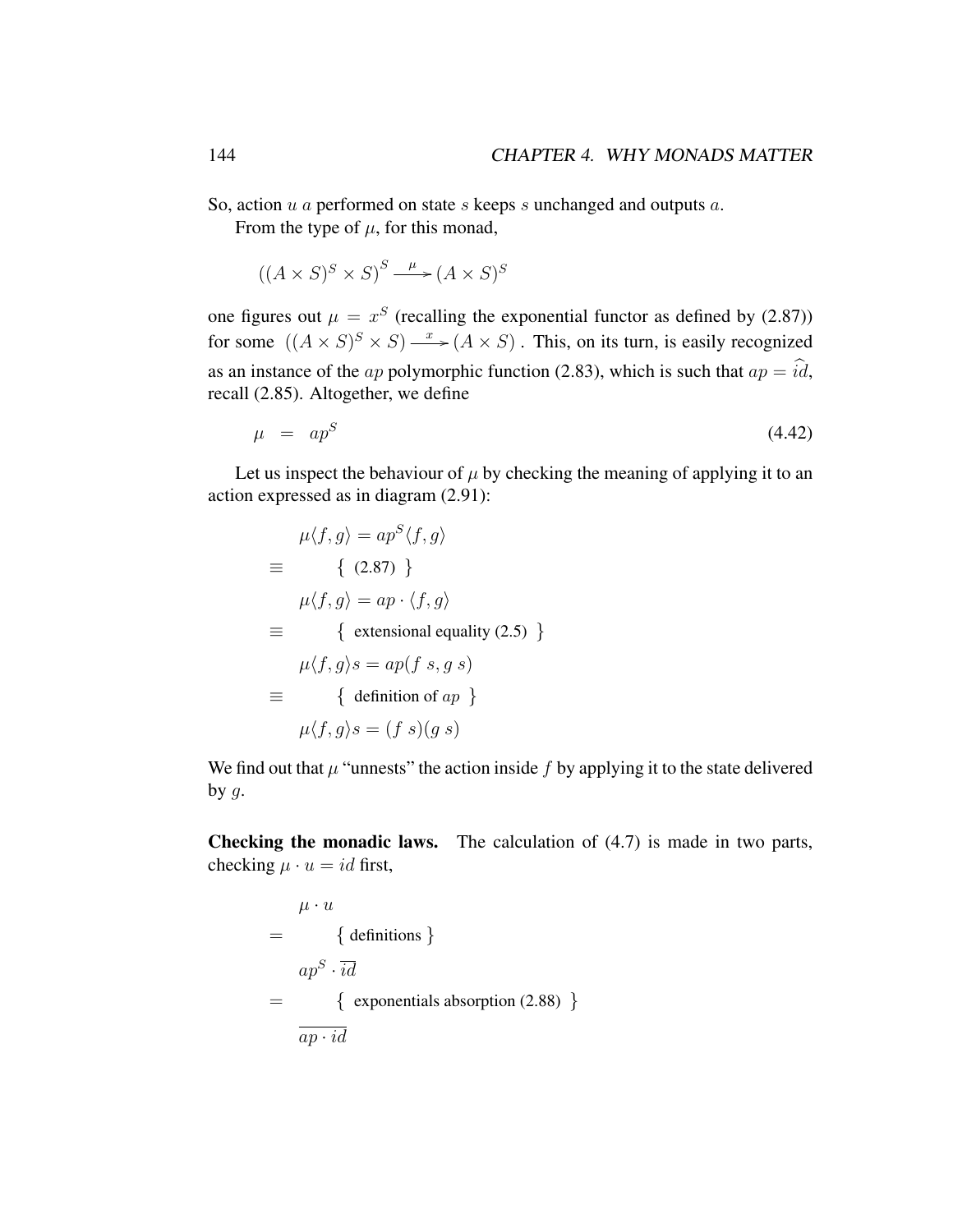$$
= \{ \text{ reflection (2.85)} \}
$$
  

$$
id
$$

and then checking  $\mu \cdot (\mathsf{T} u) = id$ :

$$
\mu \cdot (\mathsf{T}u)
$$
\n
$$
= \{ (4.42, 4.40) \}
$$
\n
$$
ap^{S} \cdot (\overline{id} \times id)^{S}
$$
\n
$$
= \{ \text{functor } \}
$$
\n
$$
(ap \cdot (\overline{id} \times id))^{S}
$$
\n
$$
= \{ \text{cancellation (2.84)} \}
$$
\n
$$
id^{S} \}
$$
\n
$$
id \square
$$

The proof of (4.6) is also not difficult once supported by the laws of exponentials.

**Kleisli composition.** Let us calculate  $f \bullet g$  for this monad:

$$
f \bullet g
$$
  
= { (4.5) }  

$$
\mu \cdot \mathsf{T} f \cdot g
$$
  
= { (4.42) ; (4.40) }  

$$
ap^S \cdot (f \times id)^S \cdot g
$$
  
= { (2.5) is a functor }  

$$
(ap \cdot (f \times id))^S \cdot g
$$
  
= { (4.36) }  

$$
\widehat{f}^S \cdot g
$$
  
= { cancellation }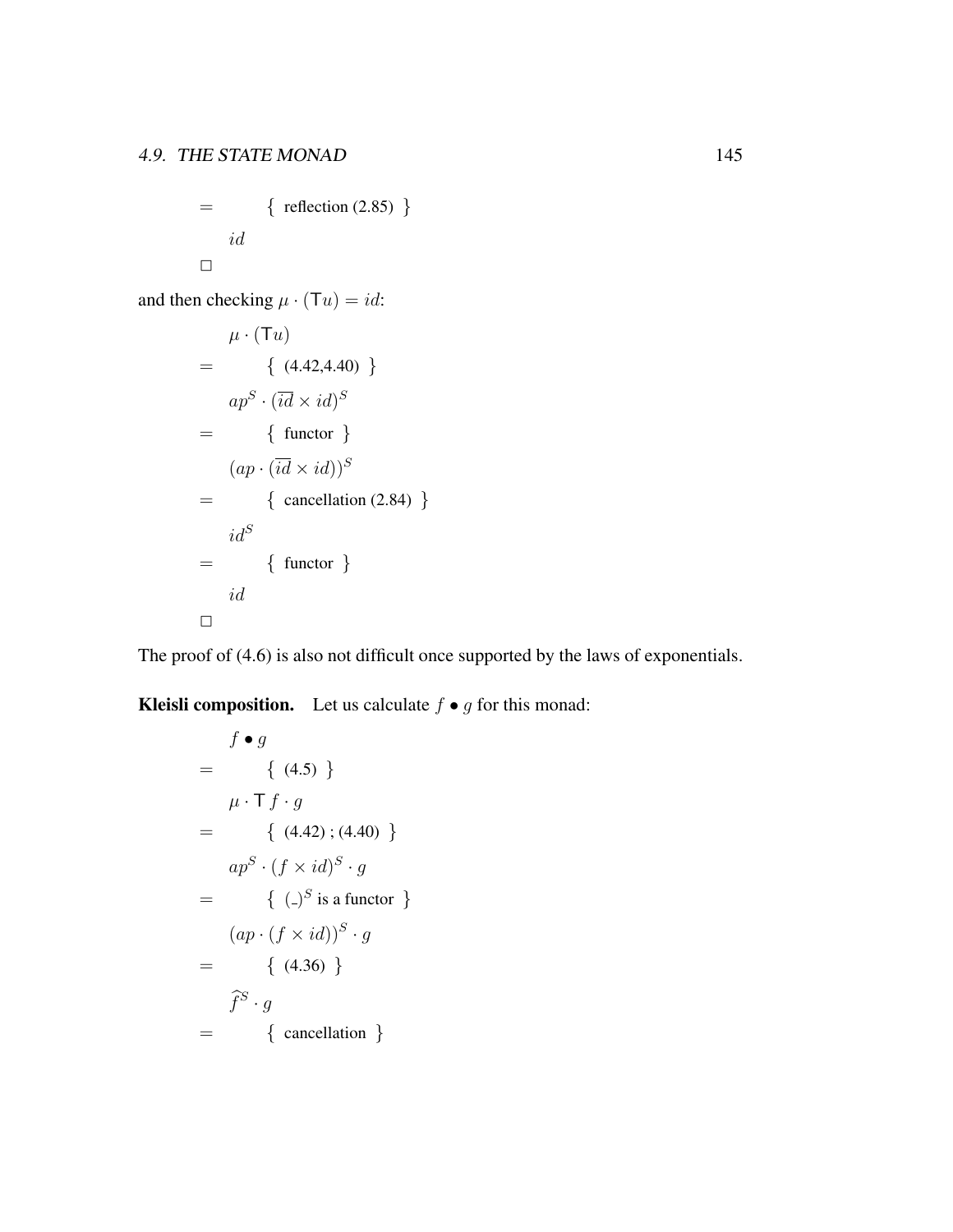$$
\widehat{f}^{S} \cdot \overline{\widehat{g}}
$$
\n
$$
= \{ \text{ absorption (2.88)} \}
$$
\n
$$
\overline{\widehat{f} \cdot \widehat{g}}
$$

In summary, we have:

$$
f \bullet g = \overline{\hat{f} \cdot \hat{g}} \tag{4.43}
$$

which can be written alternatively as

$$
\widehat{f \bullet g} = \widehat{f} \cdot \widehat{g}
$$
  
Let us use this in calculating law

$$
pop \bullet push = u \tag{4.44}
$$

where *push* and *pop* are such that

$$
\frac{push}{push} \stackrel{\text{def}}{=} \langle 1, (1 \times S)^S
$$
\n
$$
\overbrace{push} \stackrel{\text{def}}{=} \langle 1, (1 \times S)^S
$$
\n
$$
(4.45)
$$

$$
\begin{array}{rcl}\n\text{pop} & : & 1 \to (A \times S)^S \\
\hline\n\text{pop} & \stackrel{\text{def}}{=} & \langle head, tail \rangle \cdot \pi_2\n\end{array} \tag{4.46}
$$

for S the datatype of finite lists. We reason:

$$
= \frac{pop \bullet push}{\left\{ (4.43) \right\}}
$$
  
=\frac{\overbrace{\widehat{pop} \cdot push}}{\left\{ (4.45, 4.46) \right\}}  
=\frac{\left\{ (4.45, 4.46) \right\}}{\left\langle head, tail \right\rangle \cdot \overbrace{\widehat{\cdot}}{\widehat{\cdot}}\right\}}  
=\frac{\left\{ (2.22, 2.26) \right\}}{\left\langle head, tail \right\rangle \cdot \overbrace{\widehat{\cdot}}{\widehat{\cdot}}\right\}}  
=\frac{\left\{ out \cdot in = id \text{ (lists)} \right\}}{\overline{id}}  
=\frac{\left\{ (4.41) \right\}}{u}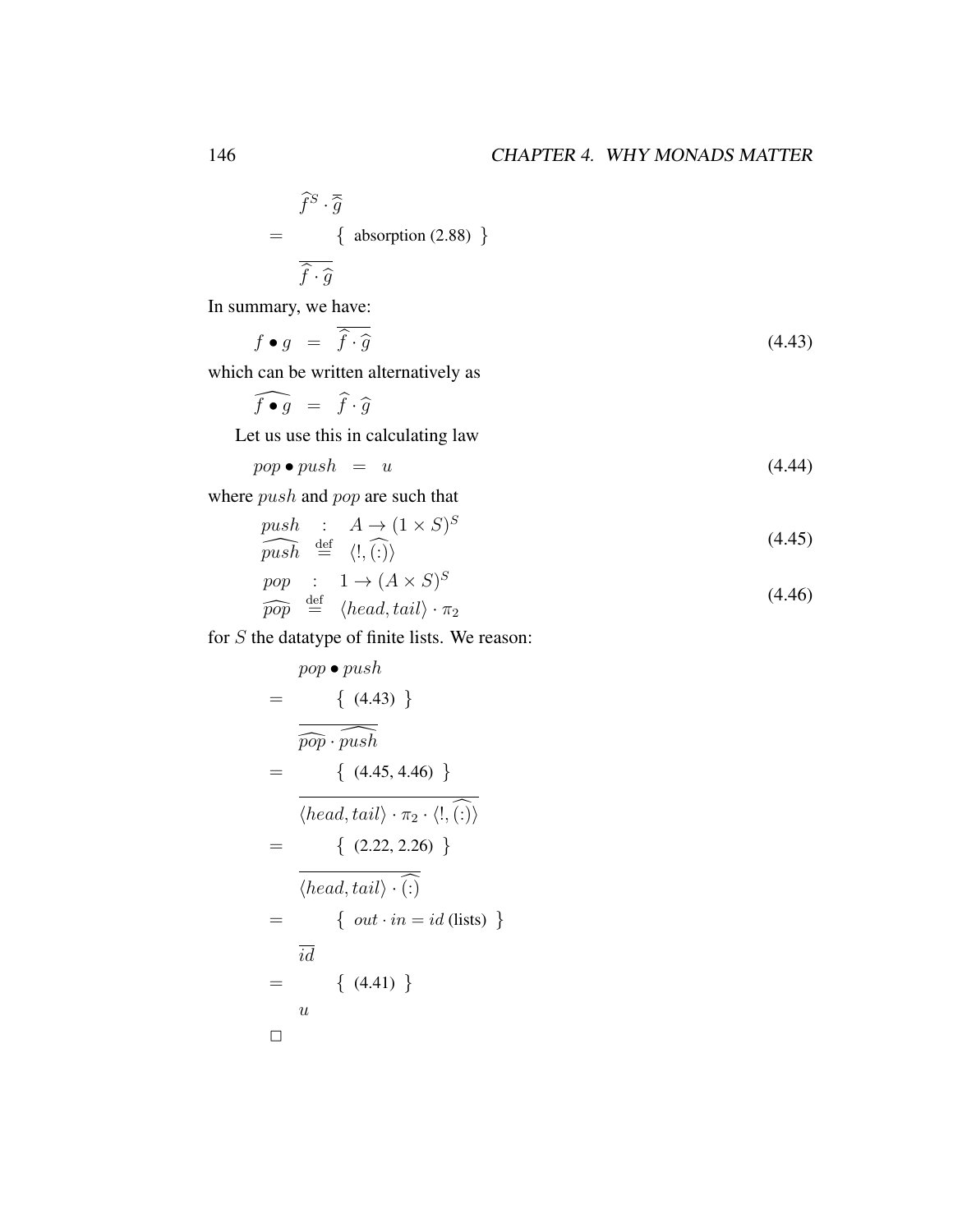**Bind.** The effect of binding a state transition  $x$  to a state-monadic function  $h$  is calculated in a similar way:

$$
x \gg h
$$
  
= { (4.17) }  

$$
(\mu \cdot Th)x
$$
  
= { (4.42) and (4.40) }  

$$
(ap^{S} \cdot (h \times id)^{S})x
$$
  
= { (2) S is a functor }  

$$
(ap \cdot (h \times id))^{S}x
$$
  
= { cancellation (4.37) }  

$$
\hat{h}^{S}x
$$
  
= { exponential functor (2.87) }

Let us unfold  $\hat{h} \cdot x$  by splitting x into its components two components f and g:

$$
\langle f, g \rangle \gg h = \hat{h} \cdot \langle f, g \rangle
$$
  
\n
$$
\equiv \{ \text{go pointwise } \}
$$
  
\n
$$
(\langle f, g \rangle \gg h) s = \hat{h}(\langle f, g \rangle s)
$$
  
\n
$$
\equiv \{ (2.20) \}
$$
  
\n
$$
(\langle f, g \rangle \gg h) s = \hat{h} (f s, g s)
$$
  
\n
$$
\equiv \{ (4.38) \}
$$
  
\n
$$
(\langle f, g \rangle \gg h) s = h (f s) (g s)
$$

In summary, for a given "before state"  $s$ ,  $g s$  is the intermediate state upon which  $f$  s runs and yields the output and (final) "after state".

Two prototypical inhabitants of the state monad:  $get$  and  $put$ . These generic actions are defined as follows, in the PF-style:

$$
get \stackrel{\text{def}}{=} \langle id, id \rangle \tag{4.47}
$$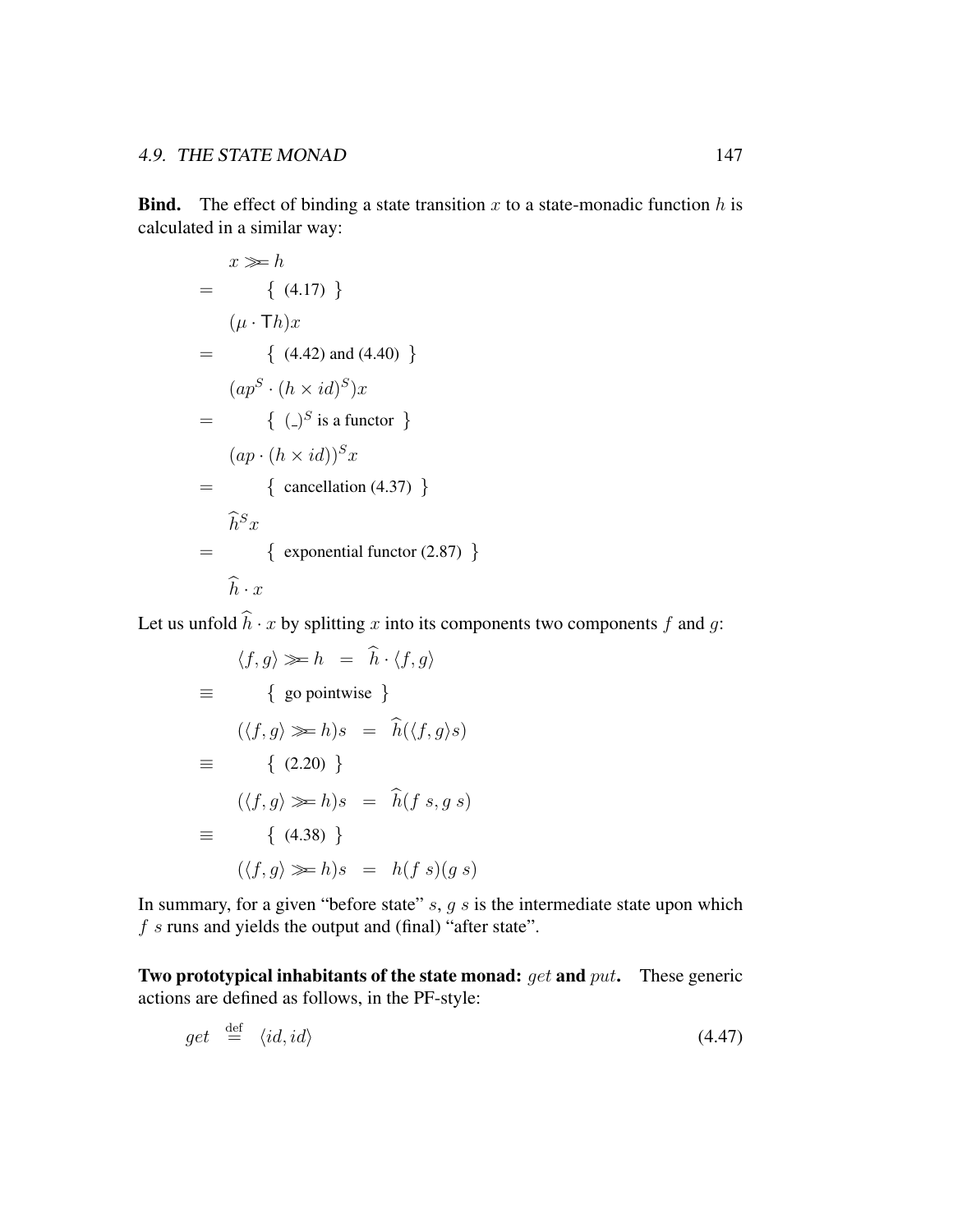$$
put \stackrel{\text{def}}{=} \overline{\langle 1, \pi_1 \rangle} \tag{4.48}
$$

Action g retrieves the data stored in the state without changing it, while put stores a particular value in the state. Note that  $put$  can also be written

$$
put s = \langle!, \underline{s}\rangle \tag{4.49}
$$

or even as

$$
put \, s \quad = \quad update \, \underline{s} \tag{4.50}
$$

where

$$
update \, f \quad \stackrel{\text{def}}{=} \, \langle!, f \rangle \tag{4.51}
$$

updates the state via state-to-state function  $f$ .

The following is an example, written in Haskell, of the standard use of  $qet/put$ in managing context data, in this case a counter. Function  $decBTree$  decorates each node of a *BT ree* (recall this datatype from page 108) with its position in the tree:

$$
decBTree \ Empty = return \ Empty
$$
  
\n
$$
decBTree \ (Node \ (a, (t1, t2))) = do \ \{
$$
  
\n
$$
n \leftarrow get;
$$
  
\n
$$
put \ (n + 1);
$$
  
\n
$$
x \leftarrow decBTree \ t1;
$$
  
\n
$$
y \leftarrow decBTree \ t2;
$$
  
\nreturn \ (Node \ ((a, n), (x, y)))  
\n}

To close the chapter, we will present a strategy for deriving this kind of monadic functions.

#### 4.10 'Monadification' of Haskell code made easy

There is an easy roadmap for "monadification" of Haskell code. What do we mean by *monadification*? Well, in a sense — as we shall soon see — every piece of code is monadic: we don't notice this because the underlying monad is *invisible* (the *identity* monad). We are going to see how to make it visible taking advantage of monadic do notation and leaving it open for instantiation. This will bridge the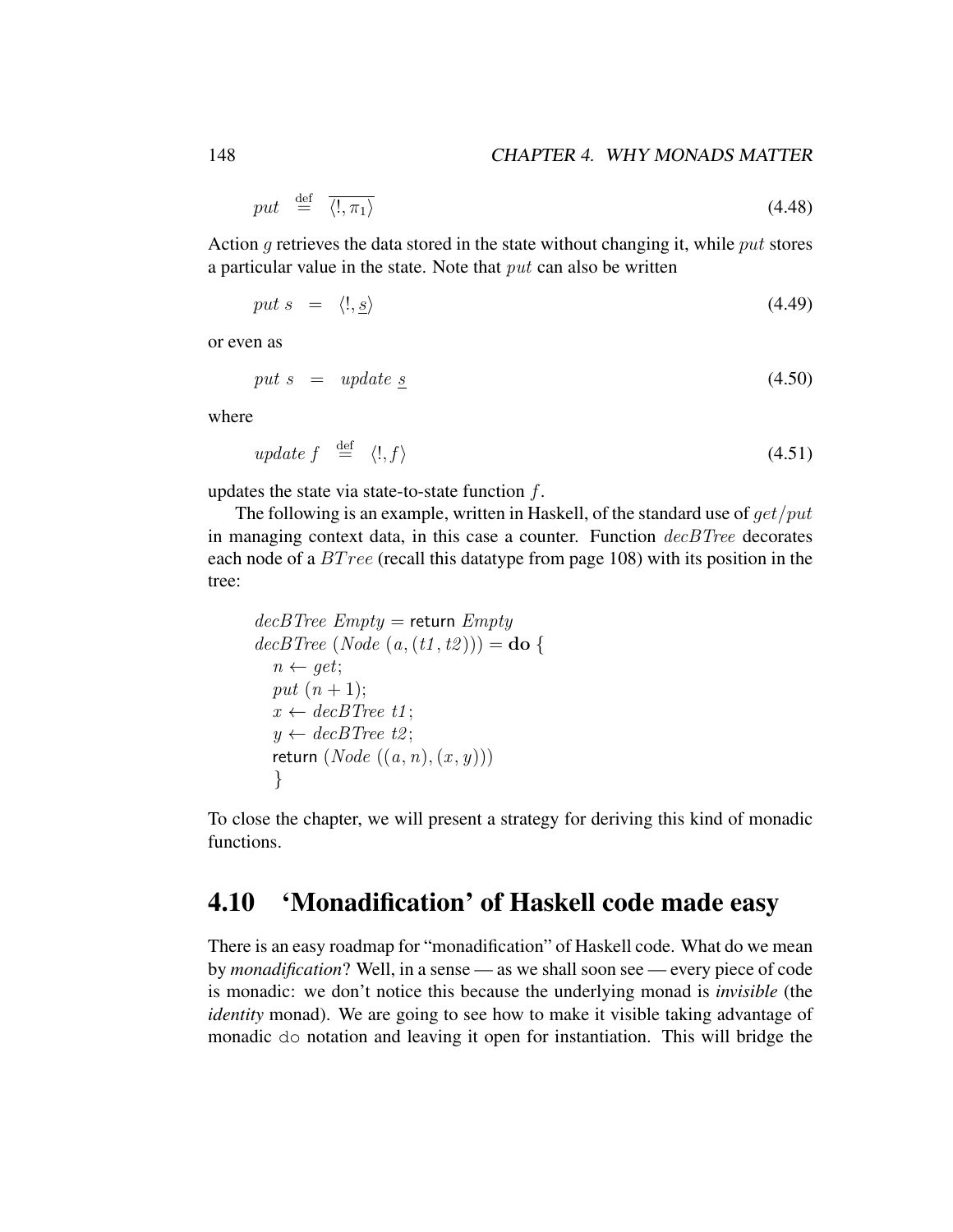gap between monads' theory and its application to handling particular effects in concrete programming situations.

Let us take as starting point the pointwise version of sum, the list catamorphism that adds all numbers found in its input:

```
sum | \cdot | = 0sum (h : t) = h + \text{sum } t
```
Notice that this code could have been written as follows

sum  $| = id \, 0$ sum  $(h : t) = \text{let } x = \text{sum } t \text{ in } id (h + x)$ 

using *let* notation and two instances of the identity function. Question: what is the point of such a "baroque" version of the starting, so simple piece of code? Answer:

- The let ... in ... notation stresses the fact that recursive call happens *earlier* than the delivery of the result.
- The  $id$  functions signal the exit points of the algorithm, that is, the points where it *returns* something to the caller.

Next, let us

- re-write  $id$  into return—;
- re-write let  $x = ...$  in  $...$  into do  $\{x \le \ldots; j \ldots \}$

One will obtain the following version of sum:

 $msum$  [ ] = return 0 msum  $(h : t) =$ **do**  $\{x \leftarrow msum t;$  return  $(h + x)$ }

Typewise, while sum has type  $(Num\ a) \Rightarrow [a] \rightarrow a$ , msum has type

 $(Monad \ m, Num \ a) \Rightarrow [a] \rightarrow m \ a$ 

That is, msum is monadic — parametric on monad  $m$  — while sum is not.

There is a particular monad for which  $sum$  and  $msum$  coincide: the **identity** monad Id  $X = X$ . It is very easy to show that inside this monad return is the identity and do  $x \leftarrow \dots$  means the same as let  $x = \dots$ , as already mentioned —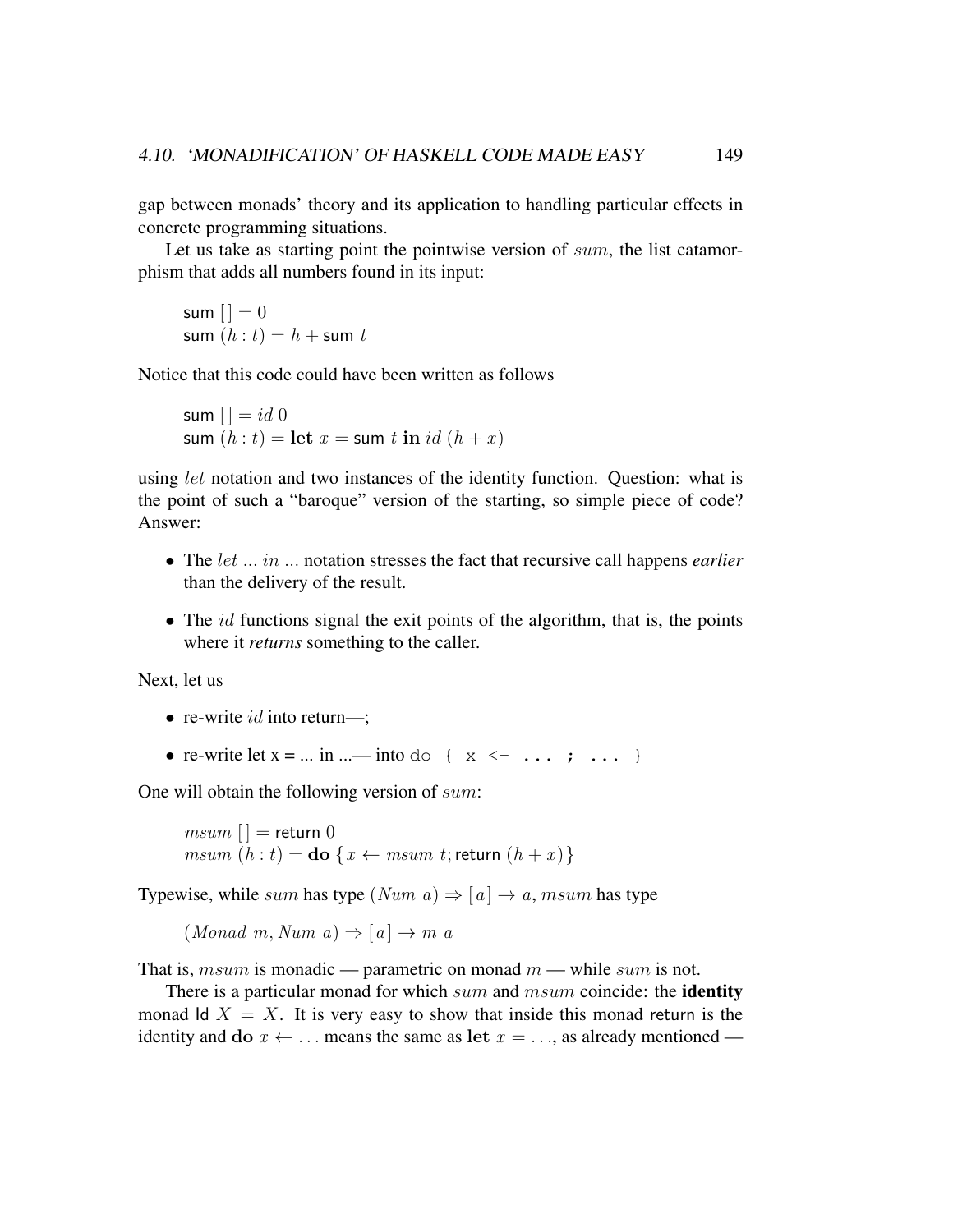enough for the pointwise versions of the two functions to be the same. Thus the "invisible" monad mentioned earlier is the identity monad.

In summary, the monadic version is *generic* in the sense that it runs on whatever monad you like, enabling you to perform *side effects* while the code runs. If you don't need any effects then you get the "non-monadic" version as special case, as seen above. Otherwise, Haskell will automatically switch to the effects you want, depending on the monad you choose (often determined by context).

For each particular monad we may decide to add specific monadic code like get and put in the decBTree example, where we want to take advantage of the state monad. As another example, check the following enrichment of  $msum$ with state-monadic code helping you to trace the execution of your program:

```
msum' [] = return 0msum' (h : t) =\mathbf{do}\; \{x \leftarrow \mathit{msum' } \; t;print ("x= " + show x);
     return (h + x)}
```
Thus one obtains traces of the code in the way prescribed by the particular usage of the print (state monadic) function:

```
*Main> msum' [3, 5, 1, 3, 4]"x= 0""x= 4"'' \times = 7"x = 8"''x= 13"*Main>
```
In the reverse direction, one may try and see what happens to monadic code upon removing all monad-specific functions and going into the identity monad once it gets monad generic. In the case of decBTree, for instance, we will get

```
decBTree \; Empty = return \; EmptydecBTree (Node (a, (t1, t2))) =do
     x \leftarrow decBTree t1;
     y \leftarrow decBTree t2;
     return (Node(a, (x, y)))
```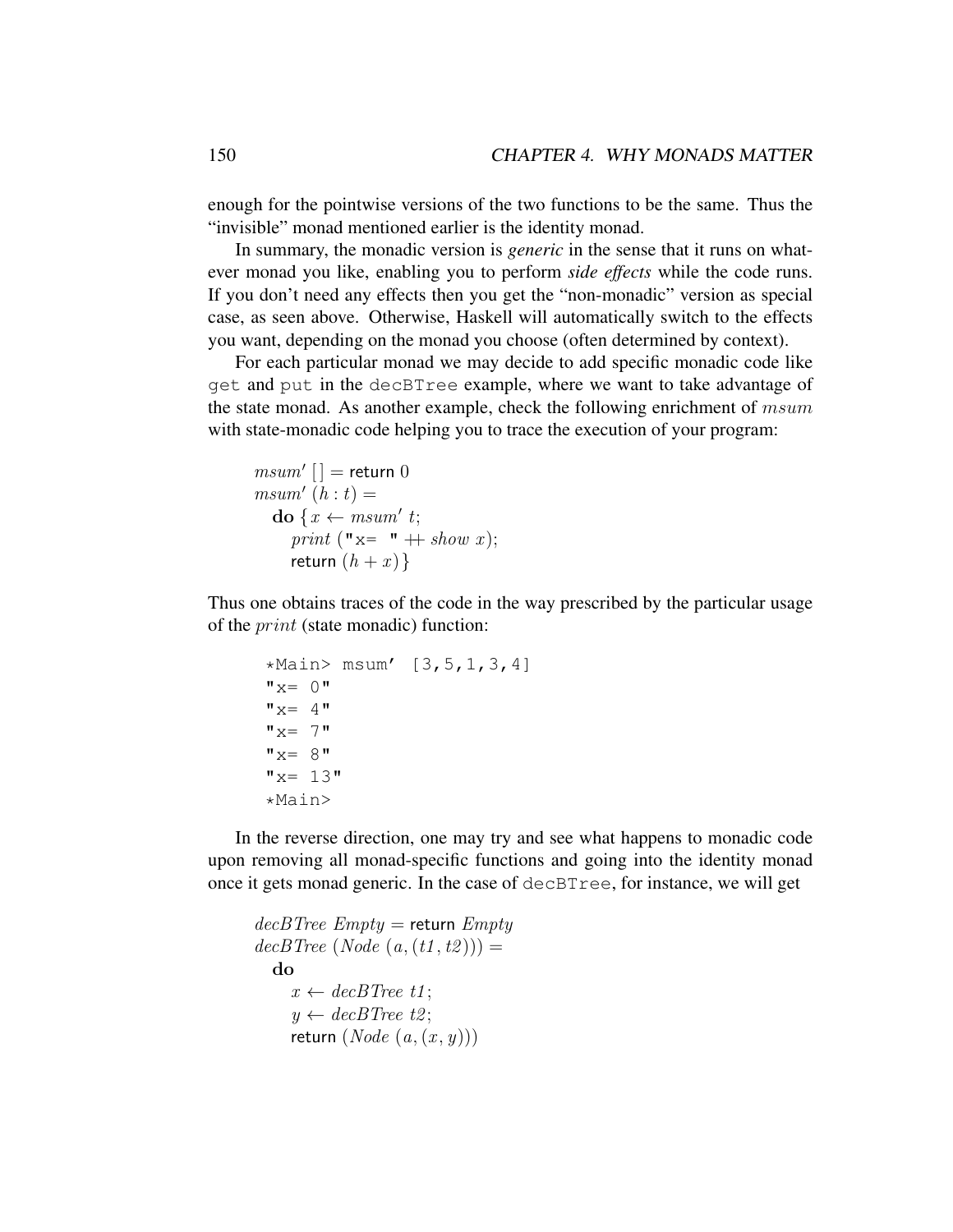once get and put are removed (and therefore all instances of n), and then

```
decBTree \ Empty = EmptydecBTree (Node(a, (t1, t2))) =let
    x = decBTree t1
    y = decBTree t2in Node (a, (x, y))
```
This is the identity function on type BTree, recall the cata-reflection law (3.68). So, the *archetype* of (inspiration for) much monadic code is the most basic of all tree traversal functions — the identity  $5$ . The same could be said about imperative code of a particular class — the *recursive descent* one — much used in compiler construction, for instance.

#### Playing with effects

As it may seem from the previous examples, adding effects to produce monadic code is far from arbitrary. This can be further appreciated by defining the function that yields the smallest element of a list,

$$
getmin [a] = a
$$
  
getmin (h : t) = min h (getmin t)

which is incomplete in the sense that it does not specify the meaning of  $qetmin$  []. As this is mathematically undefined, it should be expressed "outside the maths", that is, as an effect. Thus, to complete the defintion we first go monadic, as we did before,

 $mqetmin [a] =$  return a mgetmin  $(h : t) =$ **do**  $\{x \leftarrow mgetmin t;$  return  $(min h x)$ 

and then chose a monad in which to express the meaning of getmin [ ], for instance the Maybe monad

 $mgetmin$   $|$  = Nothing  $mqetmin [a] =$  return a mgetmin  $(h : t) =$ **do**  $\{x \leftarrow mgetmin t;$  return  $(min h x)$ 

<sup>5</sup>We have seen the same kind of "inspiration" before in building type functors (3.76) which, for  $f = id$ , boil down to the identity.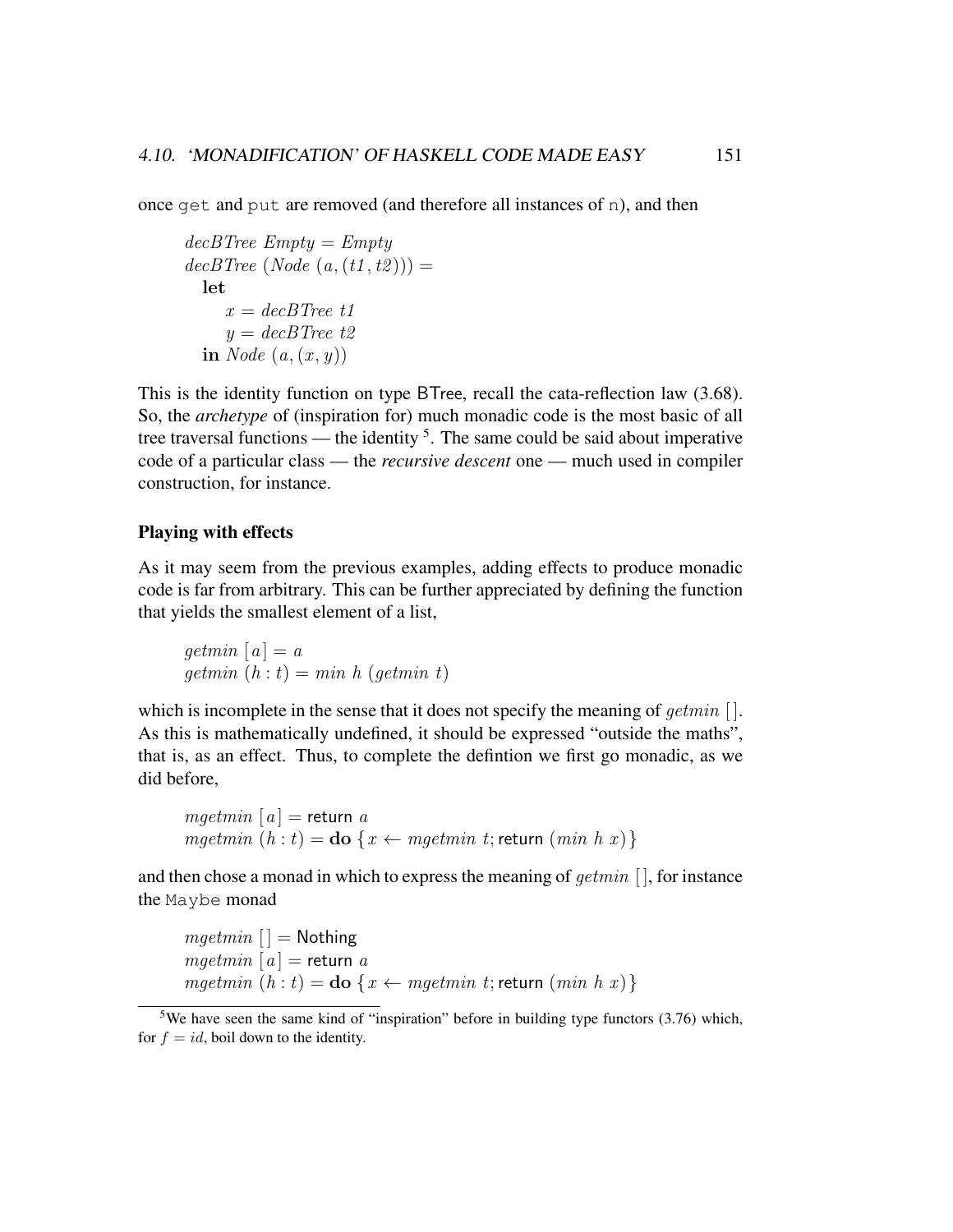Alternatively, we might have written

$$
mgetmin\left[\,\right]=Error\ \texttt{"Empty input"}
$$

going into the Error monad, or even the simpler (yet interesting) mgetmin  $[$   $] =$ [], which shifts the code into the list monad, yielding singleton lists in the success case, otherwise the empty list.

Function getmin above is an example of a partial function, that is, a function which is undefined for some of its inputs.<sup>6</sup> These functions cause much interference in functional programming, which monads help us to keep under control.

Let us see how such interference is coped with in the case of higher order functions, taking map as example

$$
\operatorname{map} f [] = []
$$
  

$$
\operatorname{map} f (h : t) = (f h) : \operatorname{map} f t
$$

and supposing  $f$  is not a total function. How do we cope with erring evaluations of  $f \, h$ ? As before, we first "letify" the code,

$$
\begin{aligned}\n\text{map } f \left[ \right] &= \left[ \right] \\
\text{map } f \left( h : t \right) &= \text{let} \\
b &= f h \\
x &= \text{map } f \ t \ \text{in} \ b : x\n\end{aligned}
$$

we go monadic in the usual way,

$$
\begin{array}{c}\n \text{mmap } f \; [] = \text{return } [] \\
 \text{mmap } f \; (h:t) = \text{do } \{ \, b \leftarrow f \; h; x \leftarrow mmap \; f \; t; \text{return } (b:x) \, \} \n \end{array}
$$

and everything goes smoothly — as can be checked, the function thus built is of the expected (monadic) type:

$$
mmap::(Monad T) \Rightarrow (a \to T b) \to [a] \to T [b]
$$
\n(4.52)

Run  $mmap$  Just  $[1, 2, 3, 4]$ , for instance: you will obtain Just  $[1, 2, 3, 4]$ . Now run  $mmap$  print  $[1, 2, 3, 4]$ . You will see the items in the sequence printed sequentially.

<sup>&</sup>lt;sup>6</sup>Recall that function partiality was our motivation for studying monads right from the beginning of this chapter.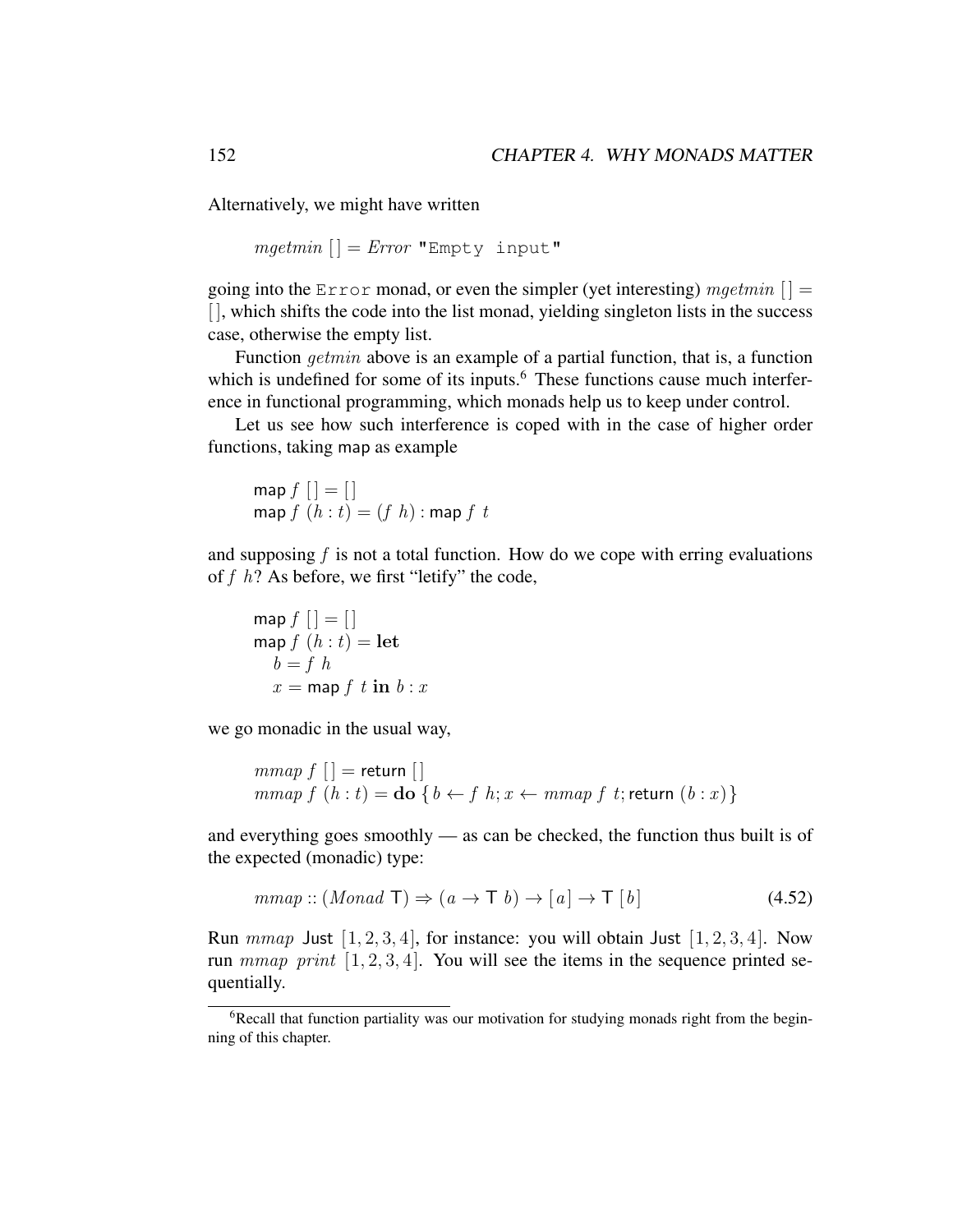One may wonder about the behaviour of the  $mmap$  for f the identity function: will we get an error? No, we get a well-typed function of type  $[m\ a]\rightarrow m\ [a]$ , for  $m$  a monad. We thus obtain the well-known monadic function sequence which evaluates each *action* in the input sequence, from left to right, collecting the results. For instance, applying this function to input sequence  $\lceil$  Just 1, Nothing, Just 2 $\rceil$ the output will be Nothing.

Exercise 4.10. *Use the* monadification *technique to encode monadic function*

 $filterM :: Monad \, m \Rightarrow (a \rightarrow m \mathbb{B}) \rightarrow [a] \rightarrow m [a]$ 

*which generalizes the list-based filter function.*  $\Box$ 

Exercise 4.11. *"Reverse" the following monadic code into its non-monadic archetype:*

 $f: (Monad \, m) \Rightarrow (a \rightarrow m \mathbb{B}) \rightarrow [a] \rightarrow m [a]$  $f p [] =$  return  $[]$ f p  $(h : t) =$ **do** {  $b \leftarrow p h;$  $t' \leftarrow f \, p \, t;$ return (if  $b$  then  $h:t'$  else  $[\,])$ }

*Which function of the Haskell Prelude do you get by such* reverse monadification*?*  $\Box$ 

### 4.11 Monadic recursion

There is much more one could say about monadic recursive programming. In particular, one can express the code "monadification" strategies of the previous section in terms of catamorphisms. As an example, recall (4.52):

A  
\nf  
\n
$$
\uparrow
$$
\n
$$
A^* \leftarrow
$$
\n
$$
i\frac{a}{d} + i\frac{a}{d} \times A^*
$$
\n
$$
j\frac{d}{d} + i\frac{a}{d} \times m m a p f
$$
\n
$$
\uparrow B^*
$$
\n
$$
B^* \leftarrow
$$
\n
$$
g
$$
\n
$$
1 + A \times T B^*
$$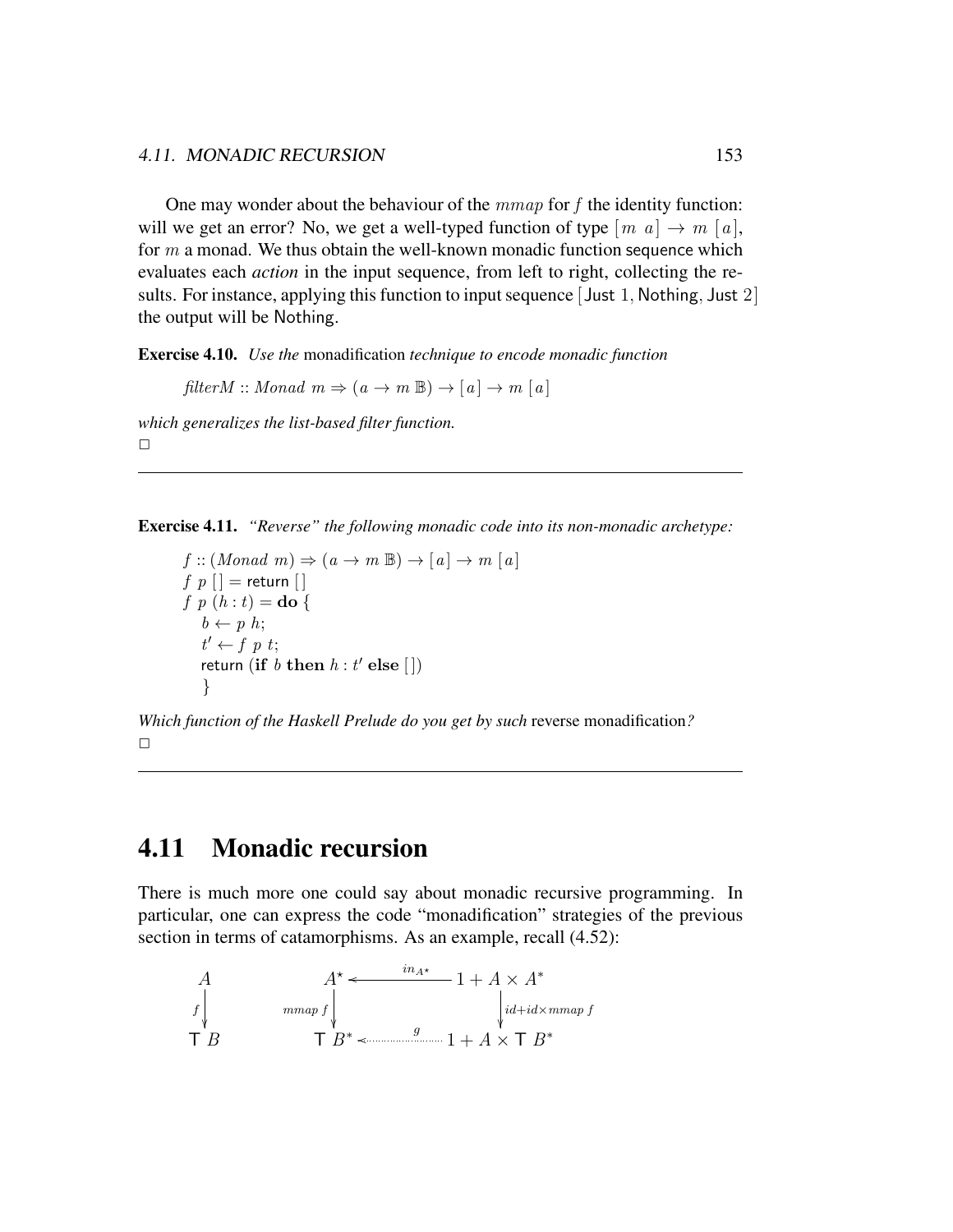How do we build  $g$ ? Clearly, the recipe given by (3.76) needs to be adapted:



where

$$
\lfloor f \rfloor (x, y) = \text{do} \{ a \leftarrow x; b \leftarrow y; \text{return } (f (a, b)) \}
$$

By defining

$$
\langle \mathbf{g} \rangle^{\flat} = (\langle \mathbf{f} \rangle \mathbf{g} \cdot \mathbf{g} \cdot \mathbf{g} \cdot \mathbf{g} \cdot \mathbf{g} \cdot \mathbf{g} \cdot \mathbf{g} \cdot \mathbf{g} \cdot \mathbf{g} \cdot \mathbf{g} \cdot \mathbf{g} \cdot \mathbf{g} \cdot \mathbf{g} \cdot \mathbf{g} \cdot \mathbf{g} \cdot \mathbf{g} \cdot \mathbf{g} \cdot \mathbf{g} \cdot \mathbf{g} \cdot \mathbf{g} \cdot \mathbf{g} \cdot \mathbf{g} \cdot \mathbf{g} \cdot \mathbf{g} \cdot \mathbf{g} \cdot \mathbf{g} \cdot \mathbf{g} \cdot \mathbf{g} \cdot \mathbf{g} \cdot \mathbf{g} \cdot \mathbf{g} \cdot \mathbf{g} \cdot \mathbf{g} \cdot \mathbf{g} \cdot \mathbf{g} \cdot \mathbf{g} \cdot \mathbf{g} \cdot \mathbf{g} \cdot \mathbf{g} \cdot \mathbf{g} \cdot \mathbf{g} \cdot \mathbf{g} \cdot \mathbf{g} \cdot \mathbf{g} \cdot \mathbf{g} \cdot \mathbf{g} \cdot \mathbf{g} \cdot \mathbf{g} \cdot \mathbf{g} \cdot \mathbf{g} \cdot \mathbf{g} \cdot \mathbf{g} \cdot \mathbf{g} \cdot \mathbf{g} \cdot \mathbf{g} \cdot \mathbf{g} \cdot \mathbf{g} \cdot \mathbf{g} \cdot \mathbf{g} \cdot \mathbf{g} \cdot \mathbf{g} \cdot \mathbf{g} \cdot \mathbf{g} \cdot \mathbf{g} \cdot \mathbf{g} \cdot \mathbf{g} \cdot \mathbf{g} \cdot \mathbf{g} \cdot \mathbf{g} \cdot \mathbf{g} \cdot \mathbf{g} \cdot \mathbf{g} \cdot \mathbf{g} \cdot \mathbf{g} \cdot \mathbf{g} \cdot \mathbf{g} \cdot \mathbf{g} \cdot \mathbf{g} \cdot \mathbf{g} \cdot \mathbf{g} \cdot \mathbf{g} \cdot \mathbf{g} \cdot \mathbf{g} \cdot \mathbf{g} \cdot \mathbf{g} \cdot \mathbf{g} \cdot \mathbf{g} \cdot \mathbf{g} \cdot \mathbf{g} \cdot \mathbf{g} \cdot \mathbf{g} \cdot \mathbf{g} \
$$

we can write

$$
mmap f = (\left| (\text{in} \cdot (id + f \times id)) \right|)^{\flat}
$$
\n(4.53)

where (recall) in  $=$  [nil, cons].

Handling monadic recursion in full generality calls for technical ingredients called *commutative laws* which fall outside the current scope of this chapter.

### 4.12 Where do monads come from?

In the current context, a good way to find an answer this question is to recall the universal property of exponentials (2.83):



Let us re-draw this diagram by unfolding  $B^A \times A$  into the composition of two functors G (F B) where F  $X = X^A$  and G  $X = X \times A$ :

$$
k = \overline{f} \iff f = \underbrace{ap \cdot G \cdot k}_{\widehat{k}} \qquad \begin{array}{c} \mathsf{F} \ B \\ \begin{array}{c} \vdots \\ k = \overline{f} \\ C \end{array} \end{array} \qquad \begin{array}{c} \mathsf{G} \ (\mathsf{F} \ B) \xrightarrow{ap} \mathsf{B} \\ \begin{array}{c} \mathsf{G} \ \mathsf{K} \\ \end{array} \end{array}
$$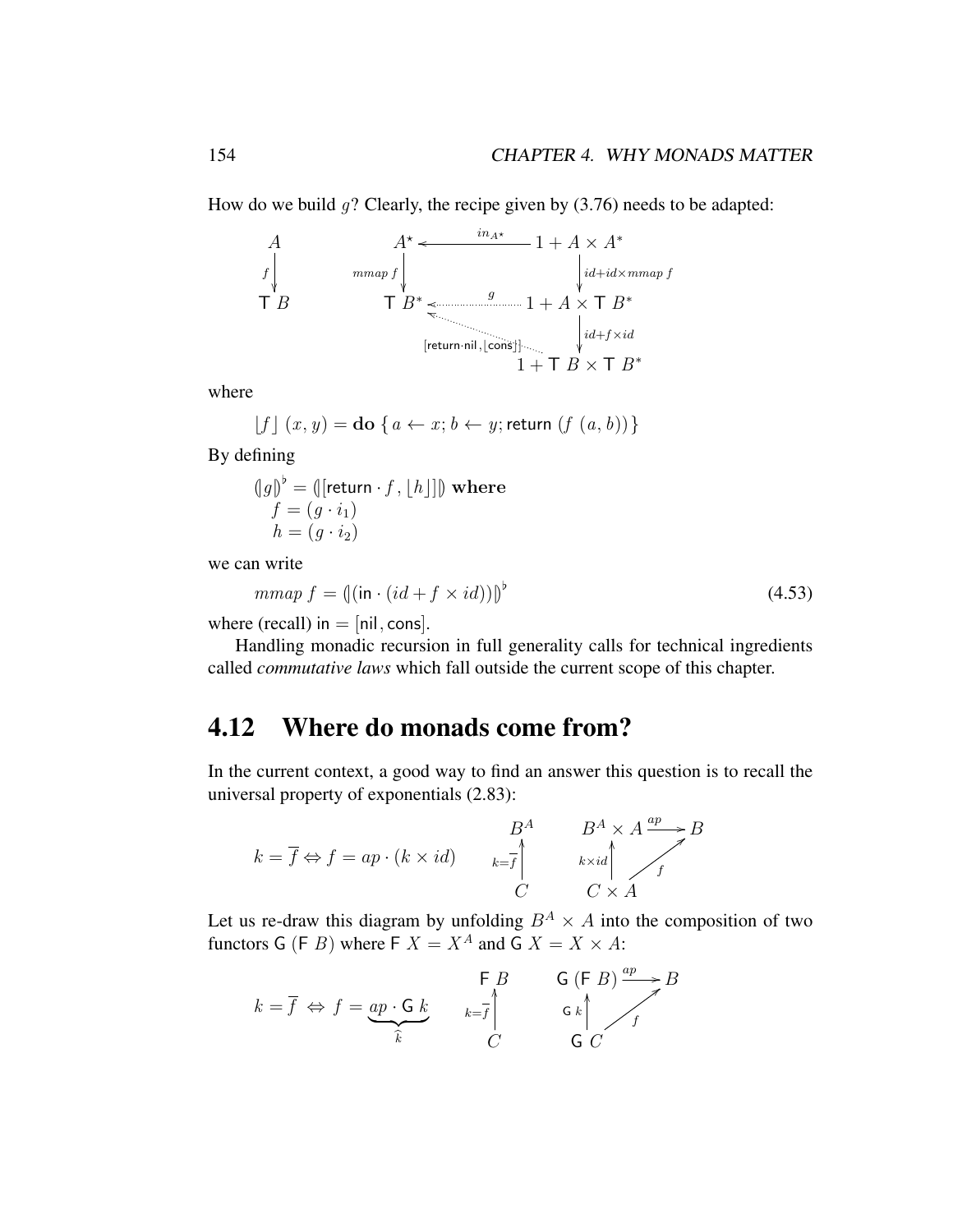As we already know, this establishes the  $(carry/uncarry)$  isomorphism

 $G \colon C \to B \cong C \to F \times B$  (4.54)

assuming F and G as defined above.

Note how (4.54) expresses a kind of "shunting rule" at type level: Gs on the input side can be "shunted" to the output if replaced by Fs. This is exactly what curry and uncurry do typewise. The corollaries of the universal property can also be expressed in terms of F and G:

- Reflection:  $\overline{ap} = id$ , that is,  $ap = \hat{i}\hat{d}$  recall (2.85)
- Cancellation:  $\hat{i}\hat{d} \cdot \mathsf{G} \overline{f} = f \text{recall} (2.84)$
- Fusion:  $\overline{h} \cdot q = \overline{h \cdot G q}$  recall (2.86)
- Absorption:  $(F \, g) \cdot \overline{h} = \overline{g \cdot h}$  recall (2.88)
- Naturality:  $h \cdot \overline{id} = \overline{id} \cdot G$  (F h)
- Functor: F  $h = \overline{h \cdot ap}$
- Closed definitions:  $\hat{k} = ap \cdot (G k)$  and  $\overline{g} = (F g) \cdot \overline{id}$ , the latter following from absorption.

Now observe what happens if the functor composition G·F is swapped: F  $(G X) =$  $(X \times A)^A$ . We get the *state monad* out of this construction,

$$
(\mathsf{G} \cdot \mathsf{F}) X = (X \times A)^A = St \ A \ X
$$

— recall (4.35). Interestingly, the same universal property can be expressed in terms of such a monad structure, as the simple calculation shows:

$$
k = \overline{f} \iff ap \cdot G \quad k = f
$$
  
\n
$$
\equiv \begin{cases} \text{see above} \\ k = (F f) \cdot \overline{id} \iff f = \hat{k} \end{cases}
$$
  
\n
$$
\equiv \begin{cases} \text{swapping variables } k \text{ and } f, \text{ to match the starting diagram } \\ f = (F k) \cdot \overline{id} \iff k = \hat{f} \end{cases}
$$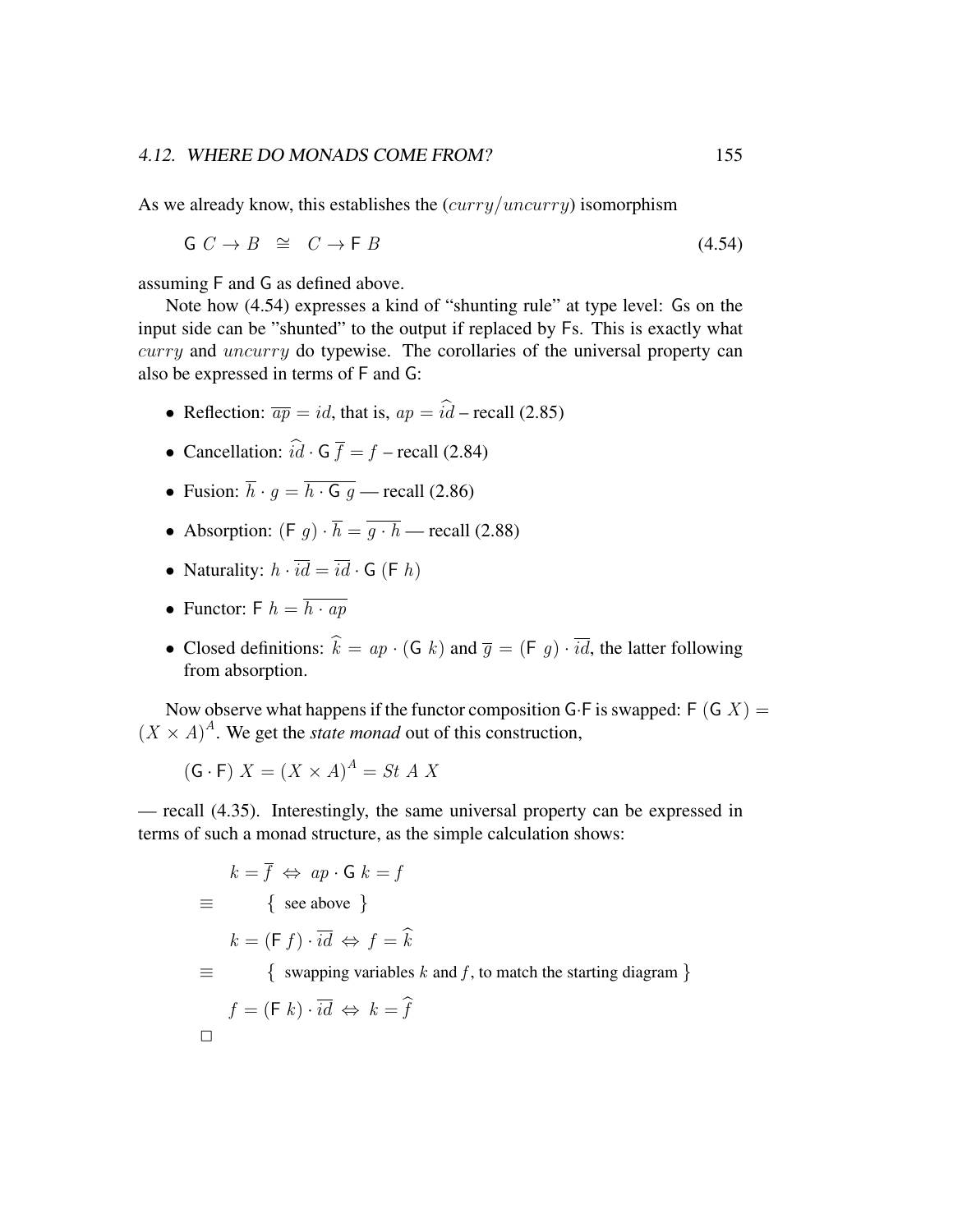That is,

$$
k = \hat{f} \iff f = \underbrace{\mathsf{F} \; k \cdot \eta}_{\overline{k}} \qquad \qquad \underbrace{\mathsf{G} \; B}_{k = \hat{f} \mid \mathsf{F} \; k} \qquad \qquad \mathsf{F} \; (\mathsf{G} \; B) \stackrel{\eta}{\longleftarrow} B}{\mathsf{F} \; A}
$$

for  $\eta = \overline{id}$ , the unit of the monad T = F · G. To complete the definition of the T monad in this way, we recall (4.42)

$$
\mu = \mathsf{F} \,\,\widehat{id} \tag{4.55}
$$

with type  $(T \cdot T) X \xrightarrow{\mu} T X$ , where  $id : T X \to T X$ .

#### Adjunctions

The reasoning we have made above for exponentials and the state monad generalizes for any other monad. In general, isomorphisms of shape (4.54) are called an *adjunction* of the two functors F and G, which are said to be *adjoint* to each other. One writes  $G \dashv F$  and says that G is *left* adjoint and that F is *right* adjoint. Using notation  $|k|$  and  $\lfloor k \rfloor$  for the generic witnesses of the isomorphism we write

$$
\mathsf{G} \ C \to B \xrightarrow{\begin{bmatrix} -1 \\ \cong \\ 1 - 1 \end{bmatrix}} C \to \mathsf{F} \ B \tag{4.56}
$$

From this a monad  $T = F \cdot G$  arises defined by  $\eta = \lceil id \rceil$  and  $\mu = F \cdot d$ .

Let us see another example of a monad arising from one such adjunction (4.56). Recall exercise 2.25, on page 49, where pair / unpair witness an isomorphism similar to that of curry/uncurry, for pair  $(f, g) = \langle f, g \rangle$  and unpair  $k =$  $(\pi_1 \cdot k, \pi_2 \cdot k)$ . This can be cast into an adjunction as follows

$$
k = \text{pair}(f, g) \Leftrightarrow (\pi_1 \cdot k, \pi_2 \cdot k) = (f, g)
$$

$$
\equiv \{ \text{see below } \}
$$

$$
k = \text{pair}(f, g) \Leftrightarrow (\pi_1, \pi_2) \cdot (\text{G } k) = (f, g)
$$

where  $G k = (k, k)$ . Note the abuse of notation, on the righthand side, of extending function composition notation to composition of *pairs* of functions, defined in the expected way:  $(f, g) \cdot (h, k) = (f \cdot h, g \cdot k)$ . Note that, for  $f : A \rightarrow B$  and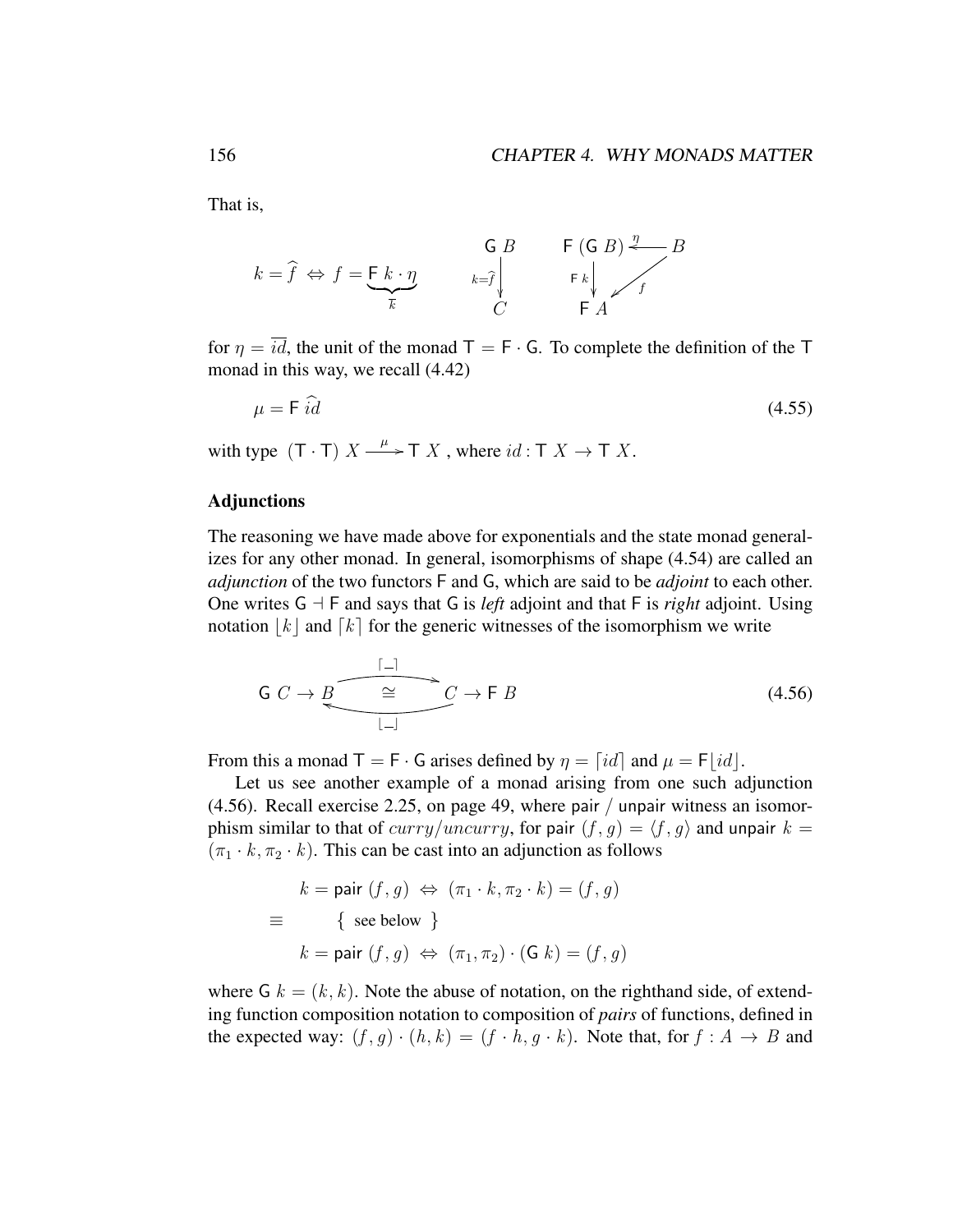#### 4.12. WHERE DO MONADS COME FROM? 157

 $g: C \to D$ , the pair  $(f, g)$  has type  $(A \to B) \times (C \to D)$ . However, we shall abuse of notation again and declare the type  $(f, g) : (A, C) \rightarrow (B, D)$ .<sup>7</sup> In the opposite direction,  $F(f, g) = f \times g$ :

$$
B \times A \qquad (B \times A, B \times A) \xrightarrow{(\pi_1, \pi_2)} (B, A)
$$
  
\n
$$
k = \text{pair } (f,g)
$$
  
\n
$$
C \qquad (C, C)
$$

This is but another way of writing the universal property of products (2.63), since  $(f, q) = (h, k) \Leftrightarrow f = h \wedge q = k$  and pair  $(f, q) = \langle f, q \rangle$ , recall exercise 2.25.

What is, then, the monad behind this *pairing* adjunction? It is the *pairing monad*  $(F \cdot G)$   $X = F(G \mid X) = F(X, X) = X \times X$ , where  $\eta = \langle id, id \rangle$  and  $\mu = \pi_1 \times \pi_2$ . This monad allows us to work with pairs regarded as 2-dimensional *vectors*  $(y, x)$ . For instance, the do-expression

do { $x \leftarrow (2, 3); y \leftarrow (4, 5);$  return  $(x + y)$ }

yields (6, 8) as result in this monad — the *vectorial* sum of vectors (2, 3) and (4, 5). A simple encoding of this monad in Haskell is:

```
data P a = P(a, a) deriving Showinstance Functor P where
  fmap f (P (a, b)) = P (f a, f b)instance Monad P where
  x \gg f = (\mu \cdot \text{fmap } f) xreturn a = P(a, a)\mu :: P(P \ a) \rightarrow P \ a\mu(P(P(a, b), P(c, d))) = P(a, d)
```
Exercise 4.12. *What is the vectorial operation expressed by the definition*

op  $k \, v =$ **do**  $\{x \leftarrow v;$  return  $(k \times x)\}$ 

*in the pairing monad?*  $\Box$ 

<sup>7</sup>Strictly speaking, we are not abusing notation but rather working on a new *category*, that is, another mathematical system where functions and objects always come in pairs. For more on categories see the standard textbook [25].